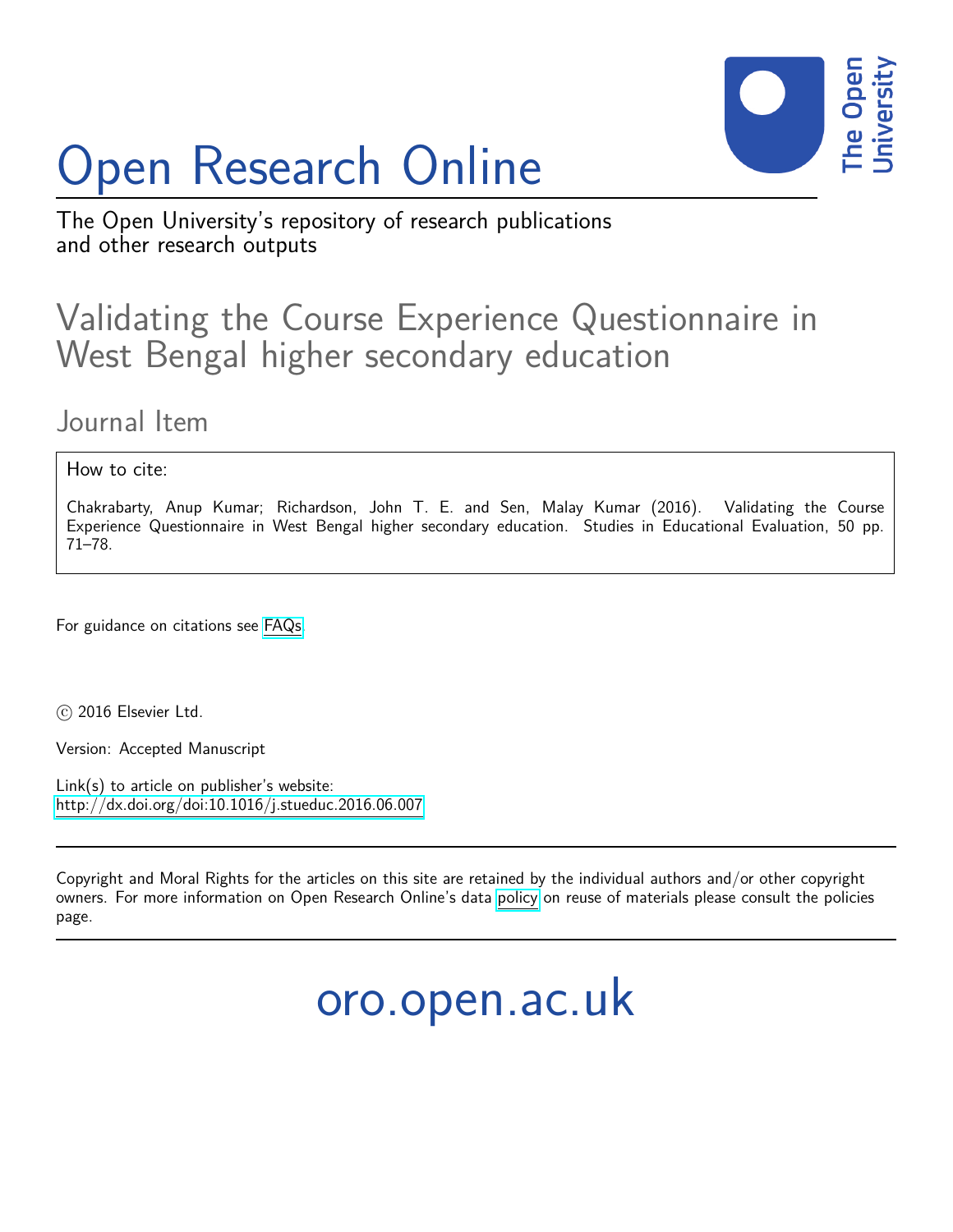## **Validating the Course Experience Questionnaire in West Bengal higher secondary education**

Anup Kumar Chakrabarty<sup>a,\*</sup>, John T. E. Richardson<sup>b,\*\*</sup>, Malay Kumar Sen<sup>c</sup>

<sup>a</sup>Department of Education, University of Calcutta, Kolkata 700 027, India. E-mail: anup2169@gmail.com <sup>b</sup>Institute of Educational Technology, The Open University, Milton Keynes MK7 6AA, United *Kingdom.* E-mail: John.T.E.Richardson@open.ac.uk <sup>c</sup>Department of Education, University of Calcutta, Kolkata 700 027, India. E-mail: malaykscaluniv@gmail.com

- ∗ Corresponding author [post-publication]. *E-mail address:* anup2169@gmail.com (A. K. Chakrabarty)
- \*\* Corresponding author [prior to publication]. *E-mail address:* John.T.E.Richardson@open.ac.uk

#### **Acknowledgements**

We are grateful to the schools in West Bengal who provided access to their students.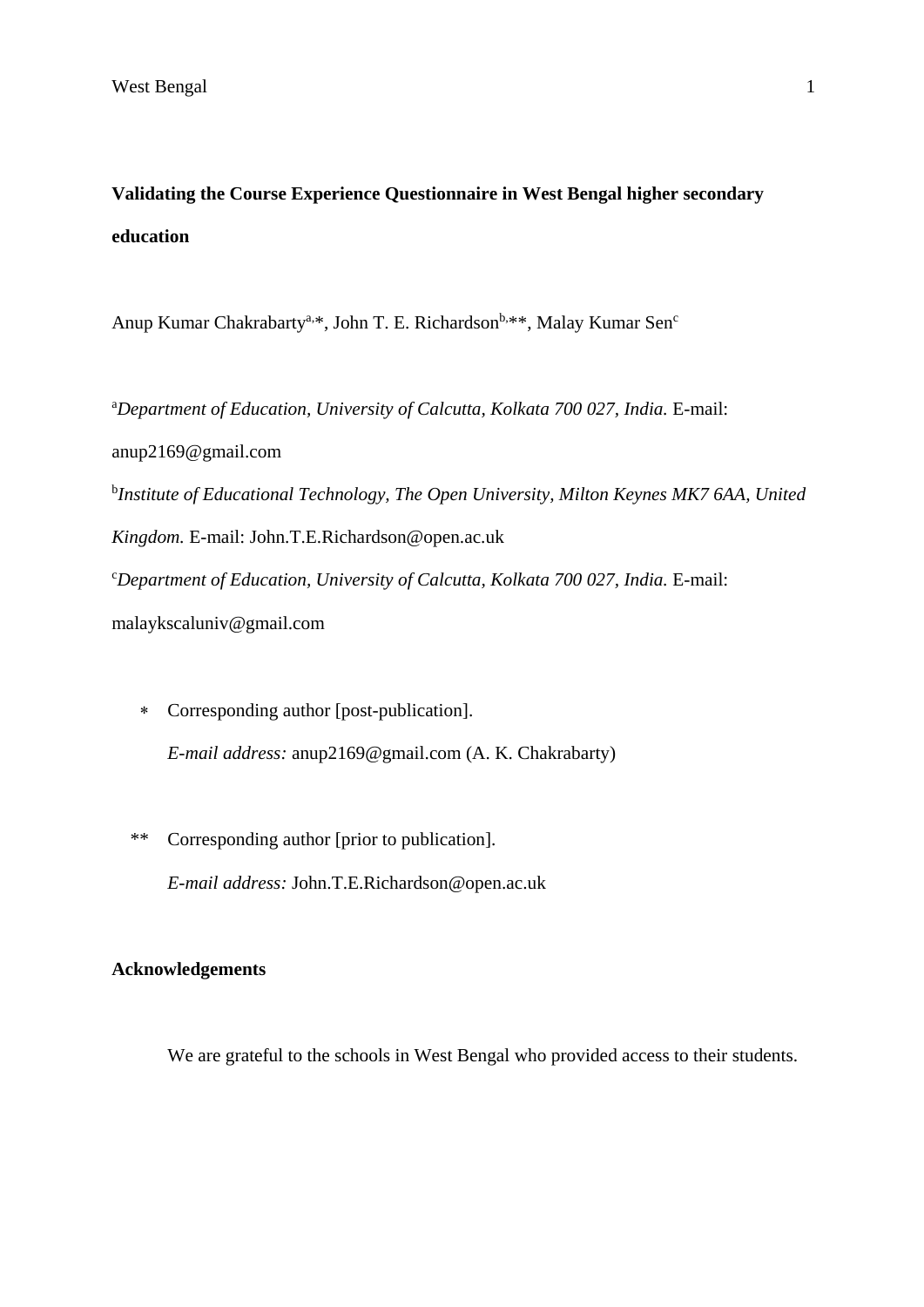#### ABSTRACT

The Course Experience Questionnaire (CEQ) is a 36-item instrument that is intended to measure six different aspects of students' perceptions of the academic quality of their programmes. It has been widely used in Western countries, and it has also been used in non-Western countries, including China, Hong Kong, Japan and Pakistan. Nevertheless, in the latter countries, it has sometimes not been possible to identify the full range of constructs that were supposed to be measured by the original CEQ. We translated the CEQ into Bengali and administered this to 552 science students at 15 higher secondary schools in West Bengal, India. A confirmatory factor analysis found that their responses provided a poor fit to the original six-factor model of the CEQ. An exploratory factor analysis identified just four constructs, which reflected good teaching, generic skills, student support and appropriate workload. The items with salient loadings on the four factors were used to construct four scales. The students' scores on three of the four scales showed satisfactory levels of internal consistency. A factor analysis of their scores on all four scales yielded one overarching factor that could be interpreted as a measure of perceived academic quality. A reduced version of the CEQ consisting of the 30 items that constitute these four scales can be recommended as a measure of students' perceptions of the academic quality of programmes in West Bengal.

*Keywords:* Confirmatory factor analysis, Course Experience Questionnaire, Exploratory factor analysis, Perceptions of academic quality, West Bengal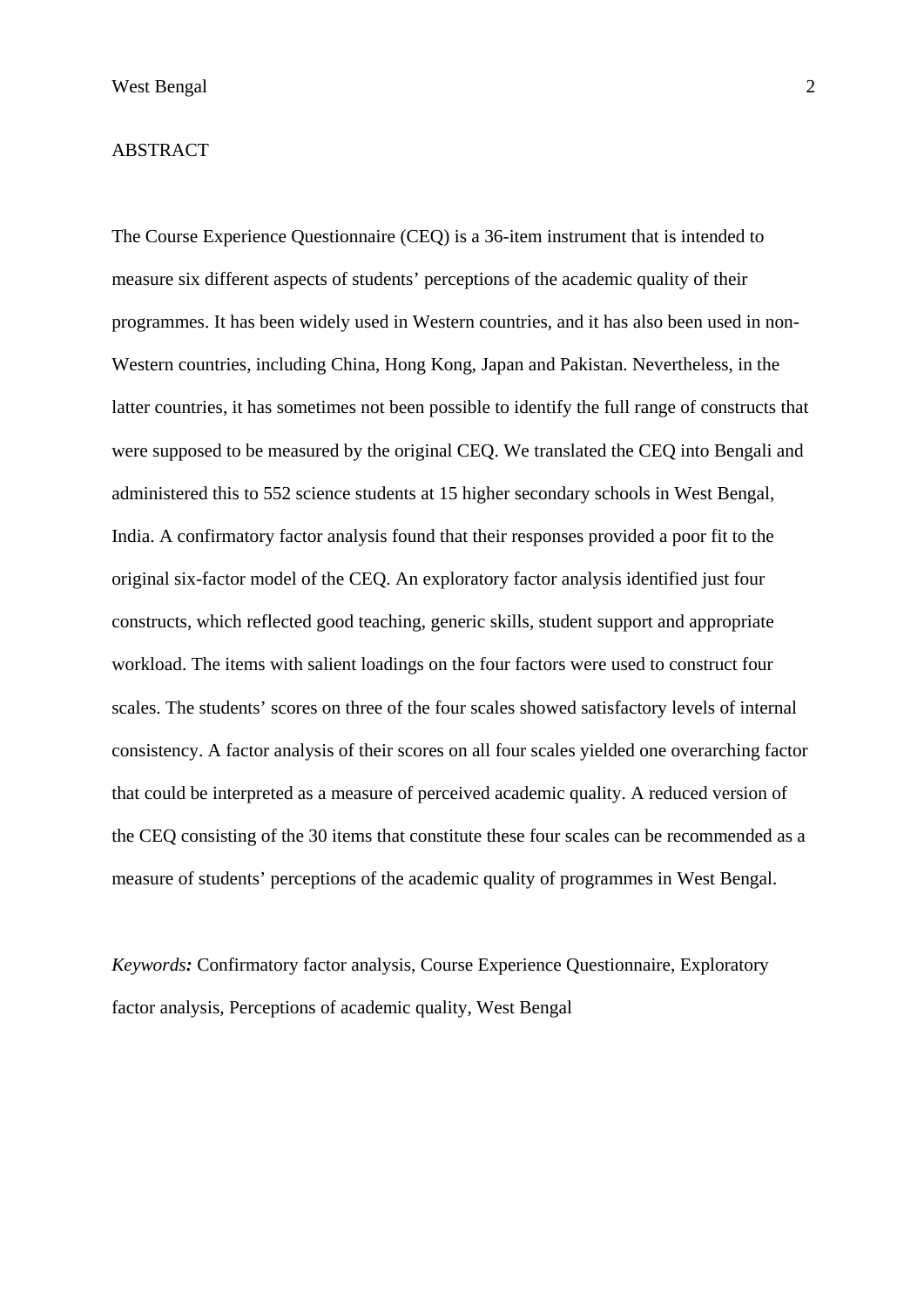#### **Introduction**

An important source of evidence about the quality of any educational provision is feedback from the students themselves. This can be obtained through meetings with students, but in recent years there has been an increased interest in the use of formal questionnaires to obtain student feedback (for reviews, see Richardson, 2005; Spooren, Brockx, & Mortelmans, 2013). The constructs that are reflected in students' responses to such questionnaires might be expected to vary from one educational system to another, and so it is important to consider whether or not they generalise across different cultures. In the present study, we evaluated a questionnaire that is often used in English-speaking countries in the different and distinct context of higher secondary education in the Indian state of West Bengal.

#### *The Course Experience Questionnaire*

The Course Experience Questionnaire (CEQ) was originally developed by Ramsden (1991a) as a performance indicator for monitoring the quality of teaching on individual programmes of study at Australian universities. In the light of preliminary evidence, a national trial of the CEQ was commissioned, and this yielded usable responses from 3,372 final-year students at 13 Australian universities and colleges of advanced education (see also Ramsden, 1991b). The instrument used in this trial consisted of 30 items in five scales which had been identified in previous research as reflecting different dimensions of effective instruction: good teaching (8 items); clear goals and standards (5 items); appropriate workload (5 items); appropriate assessment (6 items); and emphasis on independence (6 items). The defining items of the five scales (according to the results of the national trial) are shown in Table 1. The respondents were instructed to indicate their level of agreement or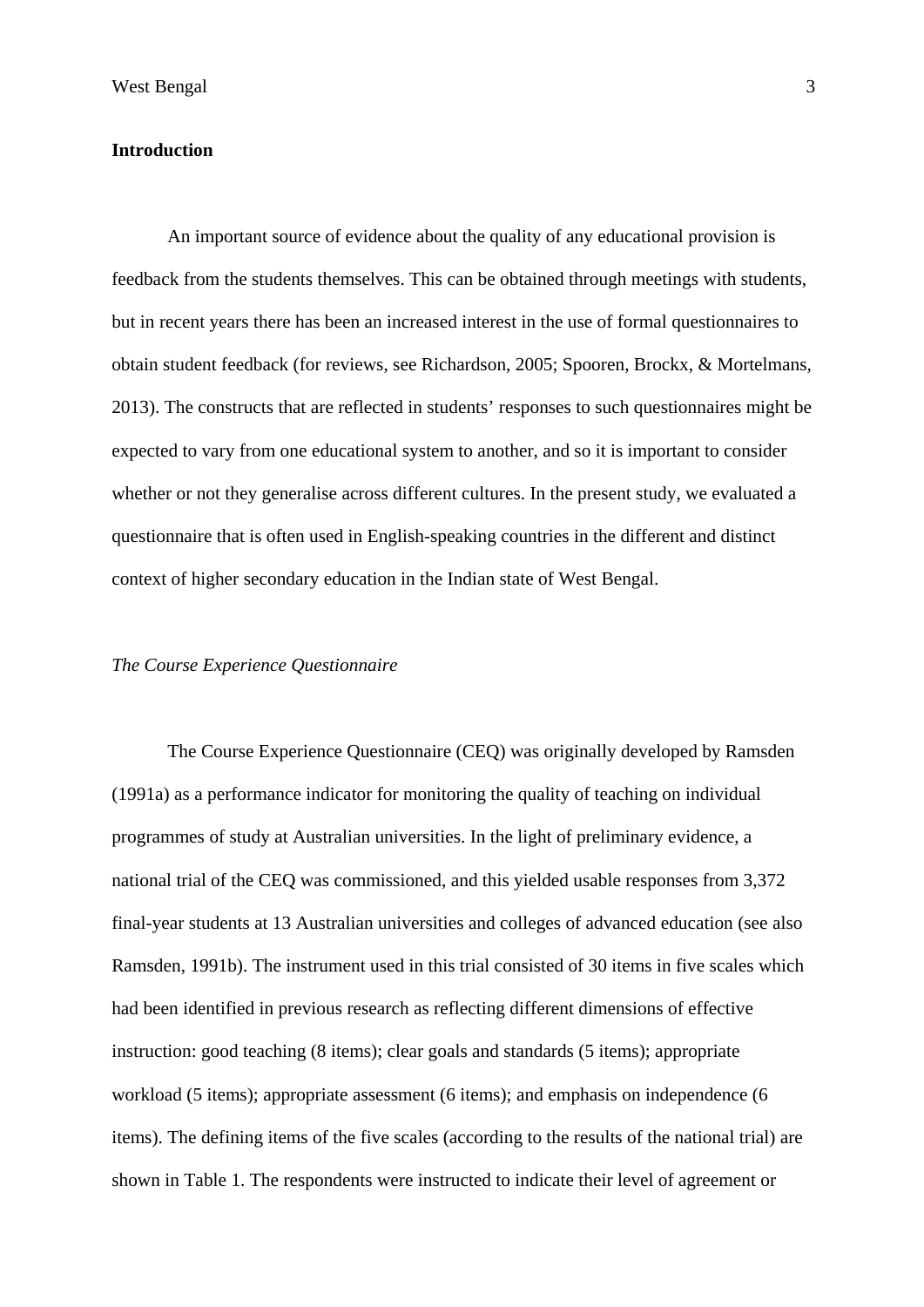disagreement (along a scale from "definitely agree", scoring 5, to "definitely disagree",

scoring 1) with each statement as a description of their programme of study. Half of the items

referred to positive aspects, whereas the other half referred to negative aspects and were to be

scored in reverse.

#### **Table 1**

Defining items of the scales in the original Course Experience Questionnaire.

| Scale                     | Defining item                                                                                                           |
|---------------------------|-------------------------------------------------------------------------------------------------------------------------|
| Good Teaching             | Teaching staff here normally give helpful feedback on how you<br>are going                                              |
| Clear Goals and Standards | You usually have a clear idea of where you're going and what's<br>expected of you in this course.                       |
| Appropriate Workload      | The sheer volume of work to be got through in this course means<br>you can't comprehend it all thoroughly. <sup>a</sup> |
| Appropriate Assessment    | Staff here seem more interested in testing what we have<br>memorised than what we have understood. <sup>a</sup>         |
| Emphasis on Independence  | Students here are given a lot of choice in the work they have to<br>do.                                                 |

a Items to be coded in reverse.

As a result of this national trial, it was decided that the Graduate Careers Council of Australia should administer the CEQ on an annual basis to all new graduates through the Graduate Destination Survey, which is conducted a few months after the completion of their degree programmes. In these surveys, shorter versions of the CEQ have been employed. The Emphasis on Independence scale was replaced by a new scale concerned with Generic Skills to "investigate the extent to which higher education contributes to the enhancement of skills relevant to employment" (Ainley & Long, 1994, p. xii). Additional items were included but not assigned to any of the scales; one of these measures the respondents' general level of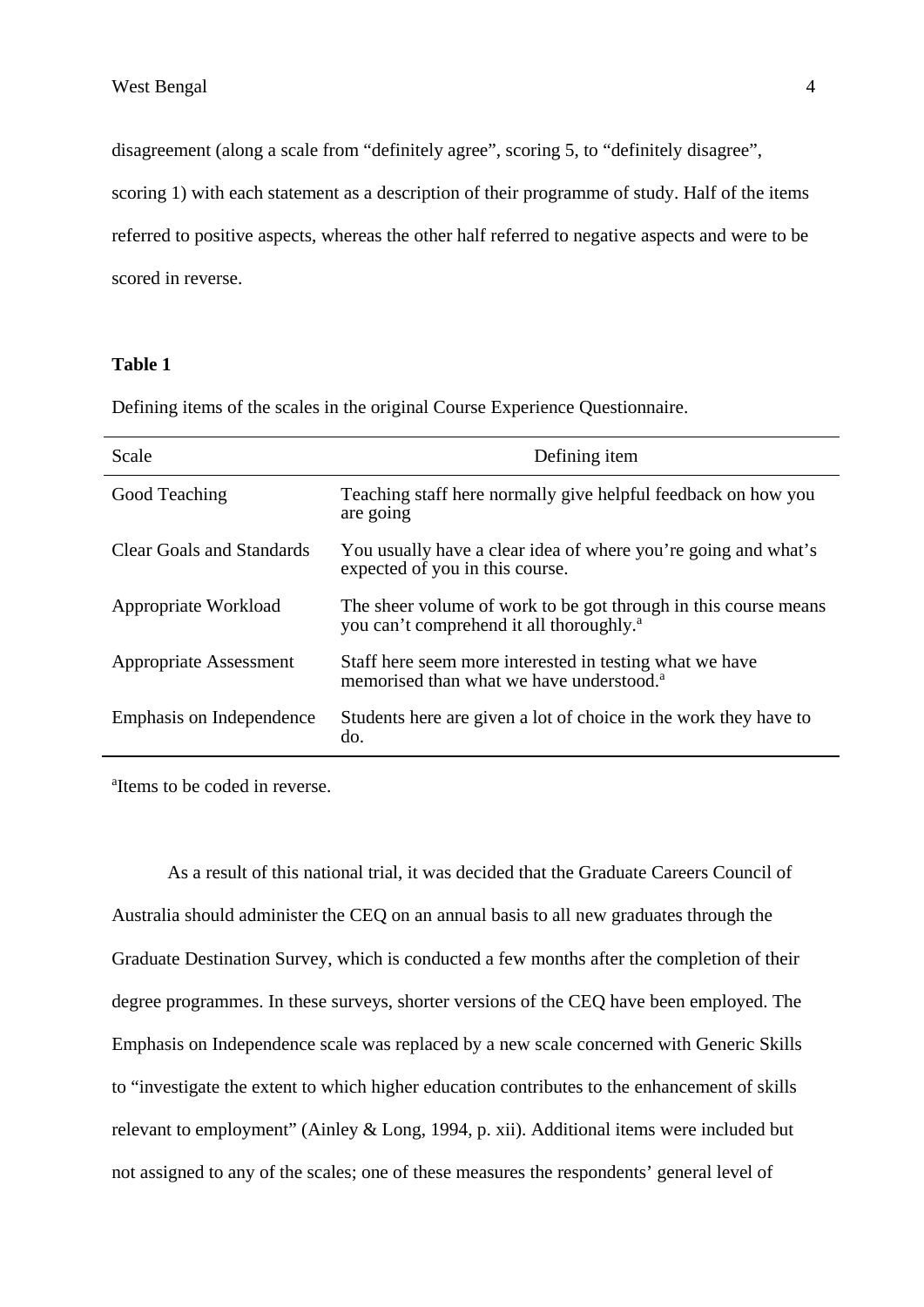West Bengal 5

satisfaction with their programmes. Wilson, Lizzio, and Ramsden (1997) argued that for research purposes the original version of the CEQ should be augmented with the Generic Skills scale to yield a 36-item instrument measuring six scales.

Research studies have typically focused on the validity of the CEQ: that is, whether it measures the personal traits that it purports to measure (for a review, see Richardson, 2009). Its *construct validity* is demonstrated by confirmatory or exploratory factor analysis showing that it measures several distinct scales that reflect different aspects of effective instruction. For instance, Wilson et al. (1997) used both exploratory and confirmatory factor analysis to show that a six-factor model provided a good fit to Australian students' responses to the 36 factor CEQ. They and other researchers have found that students' scores on the six scales are positively correlated with each other, which is consistent with the assumption that they reflect different aspects of perceived academic quality.

The CEQ's *criterion validity* is demonstrated by correlations between students' scale scores and their scores on some independent criterion, such as their responses to the additional item concerned with general satisfaction. For instance, Wilson et al. (1997) found that students' scores on all of the CEQ's scales were positively correlated with their ratings of general satisfaction, and this too has been confirmed by other researchers.

The CEQ's *discriminative validity* is demonstrated by the extent to which it yields different scores on groups of participants who would be expected to differ on the underlying traits. For instance, Wilson et al. (1997) found that students who had followed programmes in the same disciplines but with different teaching philosophies and methods produced different patterns of responses on the CEQ. In addition, the Australian graduate surveys have consistently shown that students' scores on the constituent scales of the CEQ vary across different academic disciplines and across different institutions of higher education offering programmes in the same discipline (see, e.g., Ainley & Long, 1994).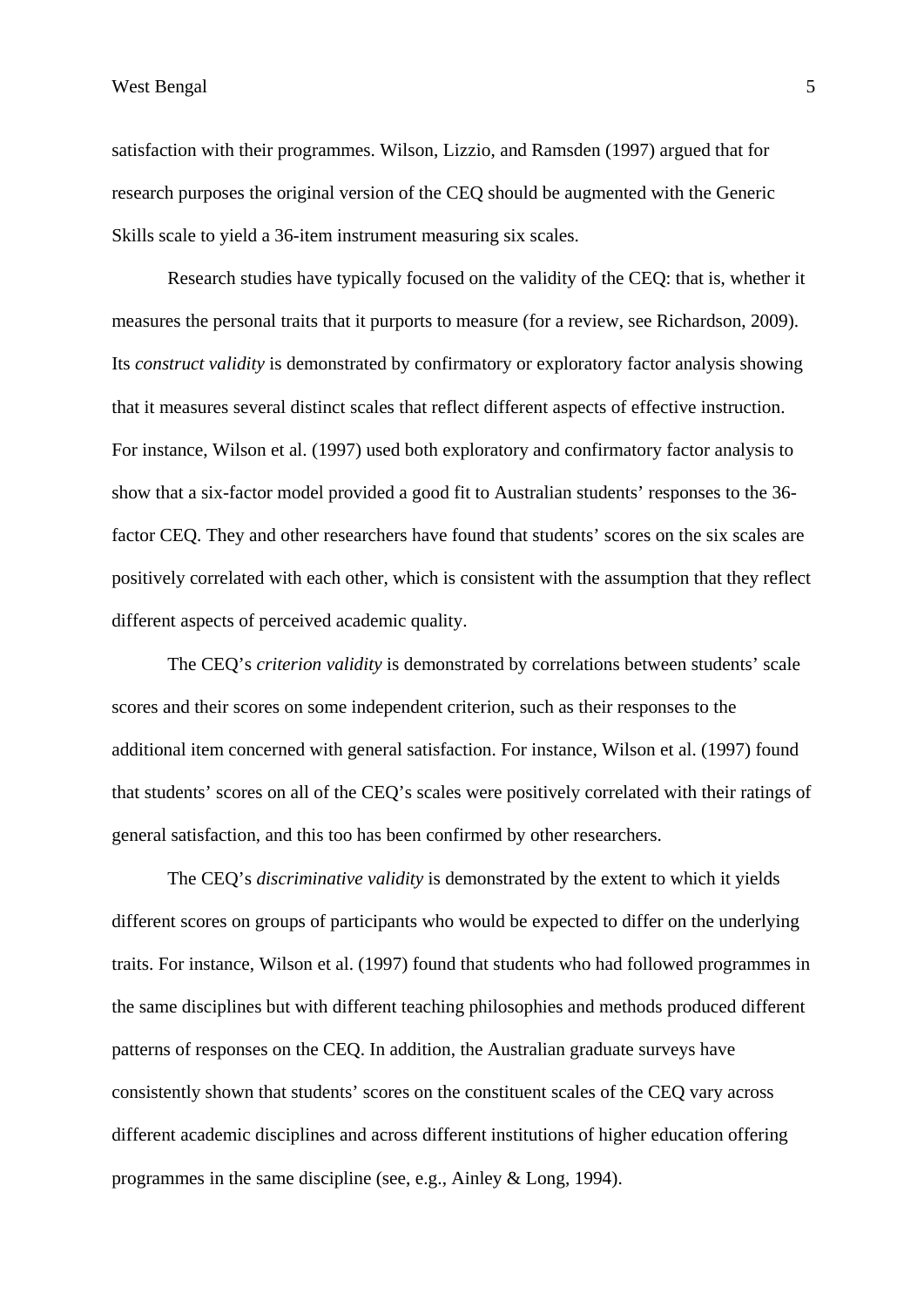Finally, the CEQ's *convergent validity* is demonstrated by correlations with students' scores on other instruments with which the CEQ should theoretically be related. For instance, Wilson et al. (1997) found that students' who had more positive perceptions of their courses and programmes were more likely to adopt a deep approach to studying and were less likely to adopt a surface approach to studying. This pattern has been confirmed by a number of researchers (e.g., Parpala, Lindblom-Ylänne, Komulainen, & Entwistle, 2013; Richardson, 2007; Rytkönen, Parpala, Lindblom-Ylänne, Virtanen, & Postareff, 2012). As another example, Dorman (2014) found that students' scores on the CEQ were strongly related to their general perceptions of their classroom environment.

#### *The CEQ in non-Western contexts*

The CEQ has been mainly used in Australia and the United Kingdom, although items from the CEQ were incorporated in the Experiences of Teaching and Learning Questionnaire, which is used to obtain student feedback annually at the University of Helsinki (Parpala et al., 2013). A Dutch version of the CEQ has also been validated with postgraduate students in The Netherlands (Jansen, van der Meer, & Fokkens-Bruinsma, 2013). However, the CEQ has also been used in some non-Western contexts.

Zhang, Lu, and Cheng (2006) administered a Chinese version of the CEQ to 3,125 first-year students at Xi'an Jiaotong University in China. They carried out a factor analysis of their responses and found just four factors. Three were concerned with appropriate workload, generic skills and good teaching, and the fourth combined items measuring clear goals and standards and appropriate assessment. Ten items failed to show salient loadings on any of the four factors. However, Price, Richardson, Robinson, Ding, Sun, and Han (2011) suggested that Zhang et al. (2006) had extracted too many factors. Price et al. (2011) themselves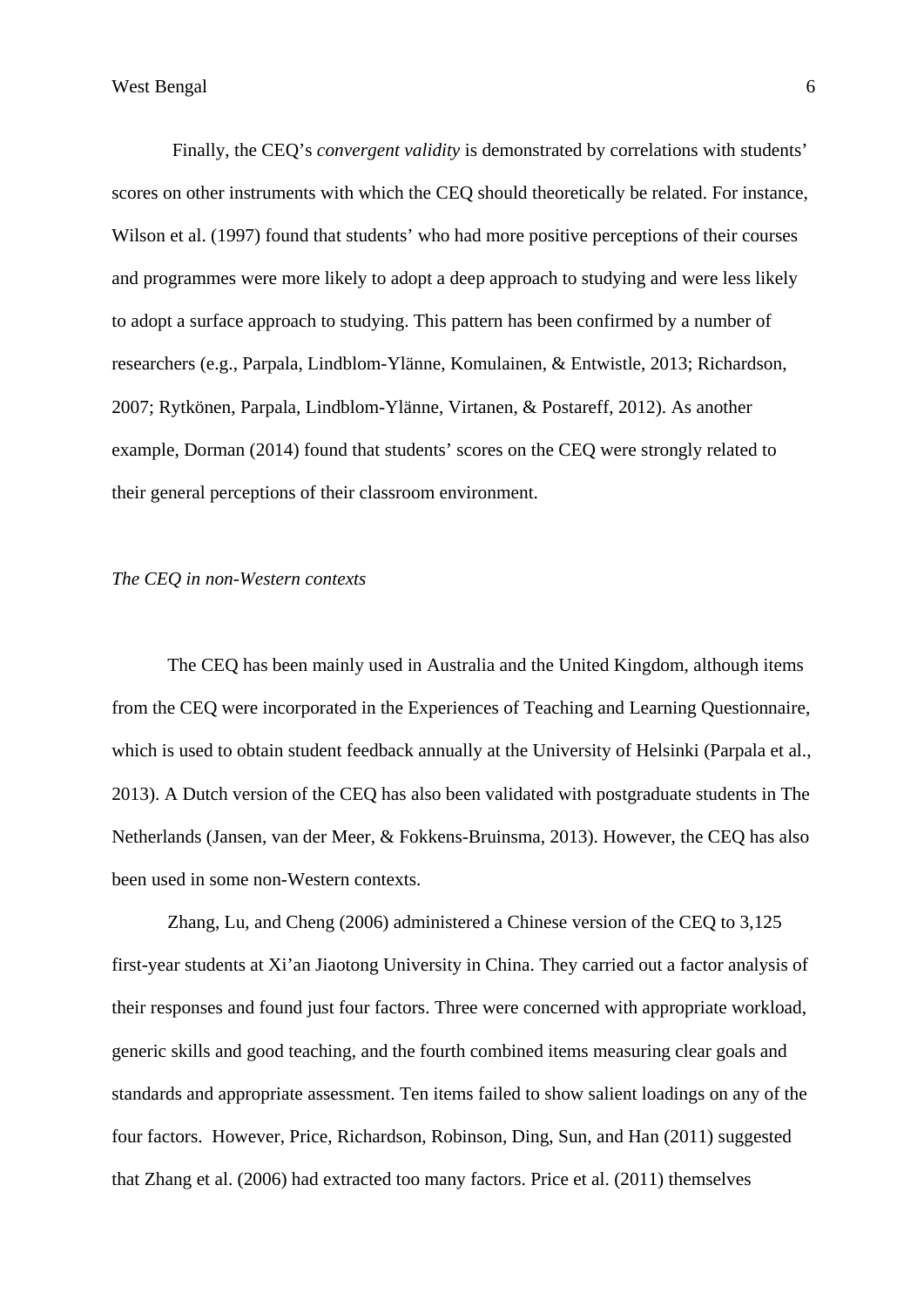West Bengal 7

administered a Chinese version of the CEQ to 356 students at Gansu Radio and Television University, a distance-learning institution in China. A factor analysis of their responses led to just two factors: one was concerned with the quality of the academic support; the other was concerned with the academic demands of the courses.

Ning and Dowling (2010) administered a short English version of the CEQ on two occasions a year apart to 396 students at a university in Hong Kong. This version contained 23 items intended to measure five of the six scales. It should be noted that the educational system in Hong Kong was imposed under colonial rule by the British, many teachers are not themselves ethnically Chinese, and Western cultural influences have been prominent for 170 years. Confirmatory factor analysis showed a good fit to the intended scale structure on both occasions. However, Law and Meyer (2011) found different results when they administered a Chinese version of the CEQ to 1,572 students at six post-secondary colleges in Hong Kong. They carried out exploratory factor analysis of the students' responses and found four factors: three were concerned with good teaching, appropriate workload and generic skills, and the fourth combined items concerned with appropriate assessment, good teaching and clear goals.

Yin, Lu, and Wang (2014) administered the CEQ to a large sample of students at 15 universities in different regions of China. In contrast to the studies by Zhang et al. (2006) and Price et al. (2011), they found a marginally acceptable fit to the intended six scales in a confirmatory factor analysis after one item had been dropped. Yin and Wang (2015) obtained similar results in a separate study of students at one teaching-oriented university and one research-oriented university in China (see also Yin, Wang, & Han, 2016). These findings may indicate that the more nuanced concepts that are reflected in the original CEQ scales are gradually emerging in the general discourse about higher education in China.

Ullah, Richardson, and Hafeez (2011) included the CEQ in a survey of 912 students at two universities in Pakistan. The CEQ was administered in English (the language of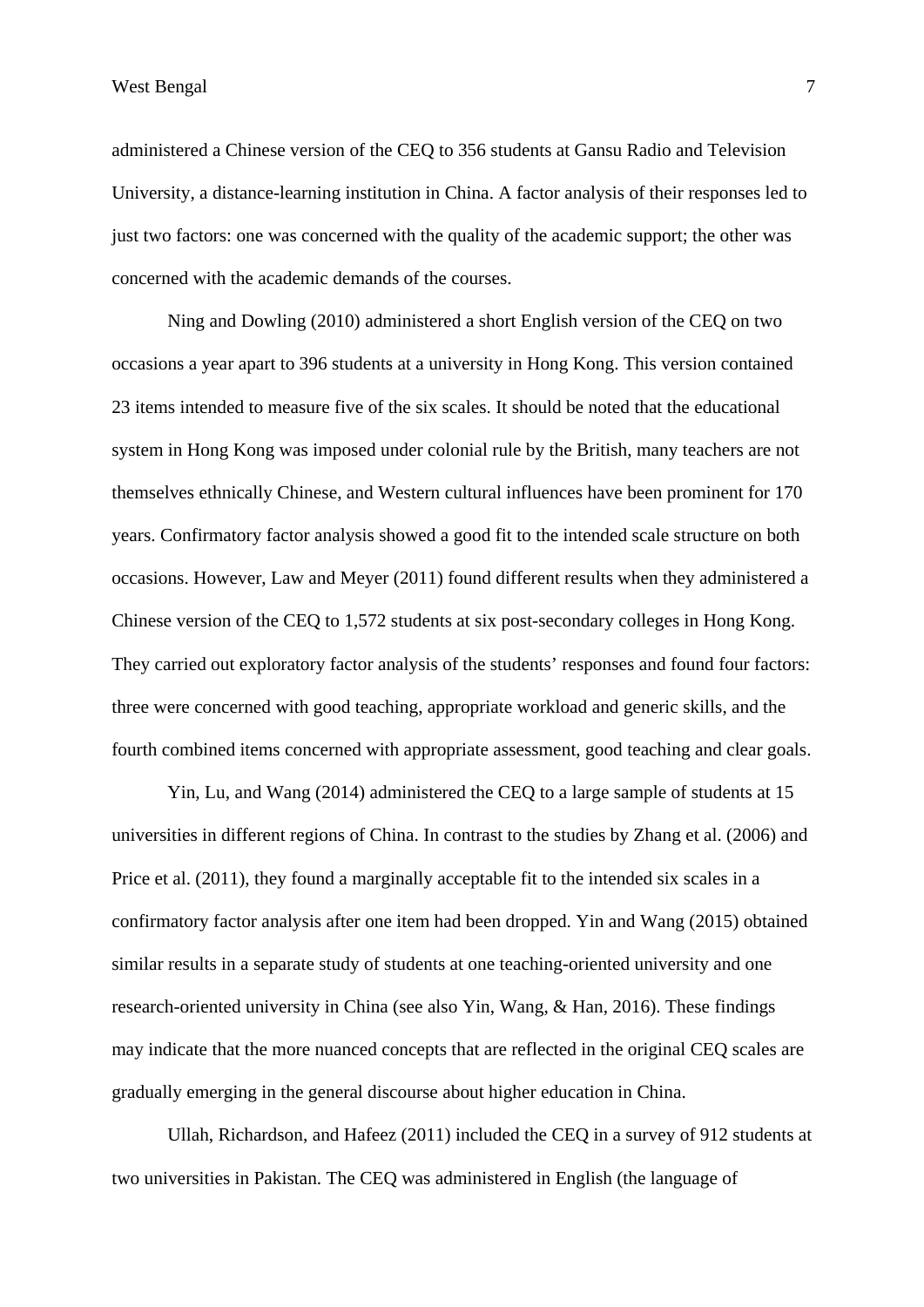instruction), but some of the items were reworded for the Pakistani context. A factor analysis of the students' responses yielded just four factors: three were concerned with generic skills, appropriate assessment and appropriate workload; the fourth factor was concerned with good teaching, specifically construed in terms of the students' perceptions of the prevalent instructional practices. Ullah et al. (2011) concluded that the clarity of goals and standards and the role of independence were not salient dimensions along which Pakistani students evaluated different learning environments.

Fryer, Ginns, Walker, and Nakao (2012) employed a Japanese version of the CEQ with students at a post-secondary institution in Japan. Exploratory factor analysis of the responses from 370 students yielded four factors that reflected good teaching, generic skills, appropriate workload and appropriate assessment. Confirmatory factor analysis of the responses produced by a separate sample of 269 students confirmed these four factors. As in the study that had been carried out in Pakistan by Ullah et al. (2011), neither clear goals and standards nor an emphasis on independence emerged as a salient construct for Japanese postsecondary students.

#### *Context for this study*

The region of Bengal is in the north-eastern part of the Indian subcontinent. In 1947, it was divided in two, with the western part becoming a state of modern India and the eastern part becoming East Pakistan (later Bangladesh). The education system in West Bengal originated under the period of colonial occupation by the United Kingdom. Compulsory education lasts for 10 years from the age of 6 to the age of 15 and is undertaken in primary and secondary schools. This may be followed by 2 years of higher secondary education in liberal arts, commerce or science before admission to a 3-year university programme.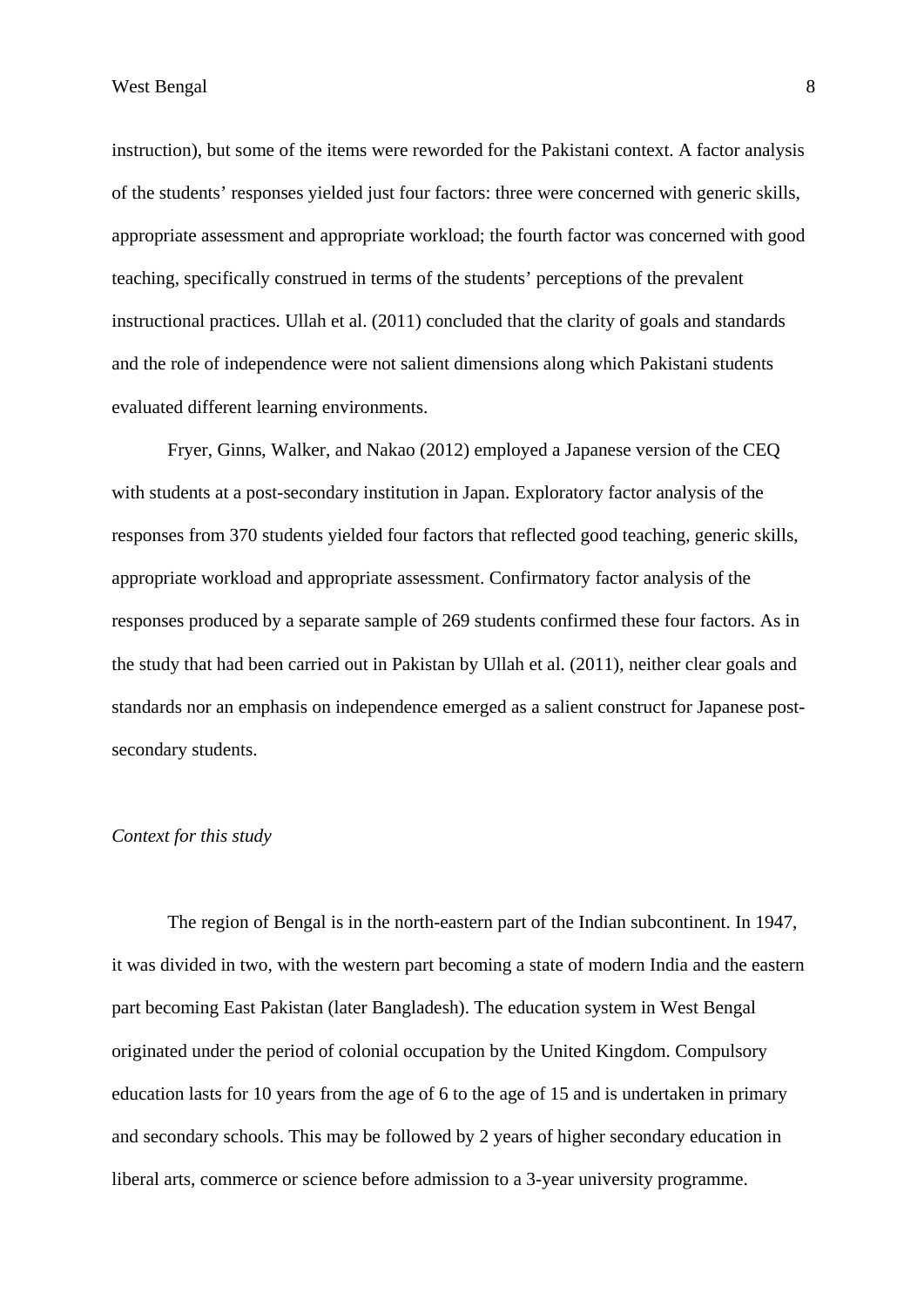Throughout the educational system, teaching methods are old-fashioned and didactic. Classes are teacher dominated; interaction in classes is hardly seen; argumentation is viewed as disobedience; raising questions on the part of the students is seen as a challenge to the teacher; and silence on the part of the students is seen as the best form of class management. From the students' point of view, there is strong emphasis on rote learning at the expense of more elaborative learning strategies (Kurtz, 1990), and this extends even to the education of the teachers themselves (Joyce & Showers, 1985).

Successive national enquiries have tried to promote a shift away from assessment that required only the bare memorisation and reproduction of information (e.g., National Advisory Committee, 1993, p. 22; National Council of Educational Research and Training, 2005, pp. 3, 74, 82). However, it remains the case that examinations are seen as the best way to measure students' knowledge and their ability to reproduce it from memory under standard conditions. The aim for both teachers and students is to obtain good grades, not to achieve understanding, and to obtain good grades students are entirely dependent on their teachers' hand-outs.

In West Bengal, there are both public and private educational institutions. However, one consequence of the highly competitive focus upon certification is that increasing numbers of students at public institutions also receive private tuition. Indeed, the Ministry of Statistics and Programme Implementation (2015, p. 19) found that 78% of students in secondary and higher education in West Bengal were receiving private tuition. This was initially provided by individual tutors, but it is being increasingly supplied by organised institutions (Snehi, 2010). These coaching centres provide notes for the students to memorise. This in turn is just one way in which parents continue to have a major influence over the educational choices and decisions of their children, even those in higher secondary education (Rammohan, 2010).

Finally, the national government has been taking affirmative action to increase the educational opportunities available for people from Scheduled Castes and Tribes (formerly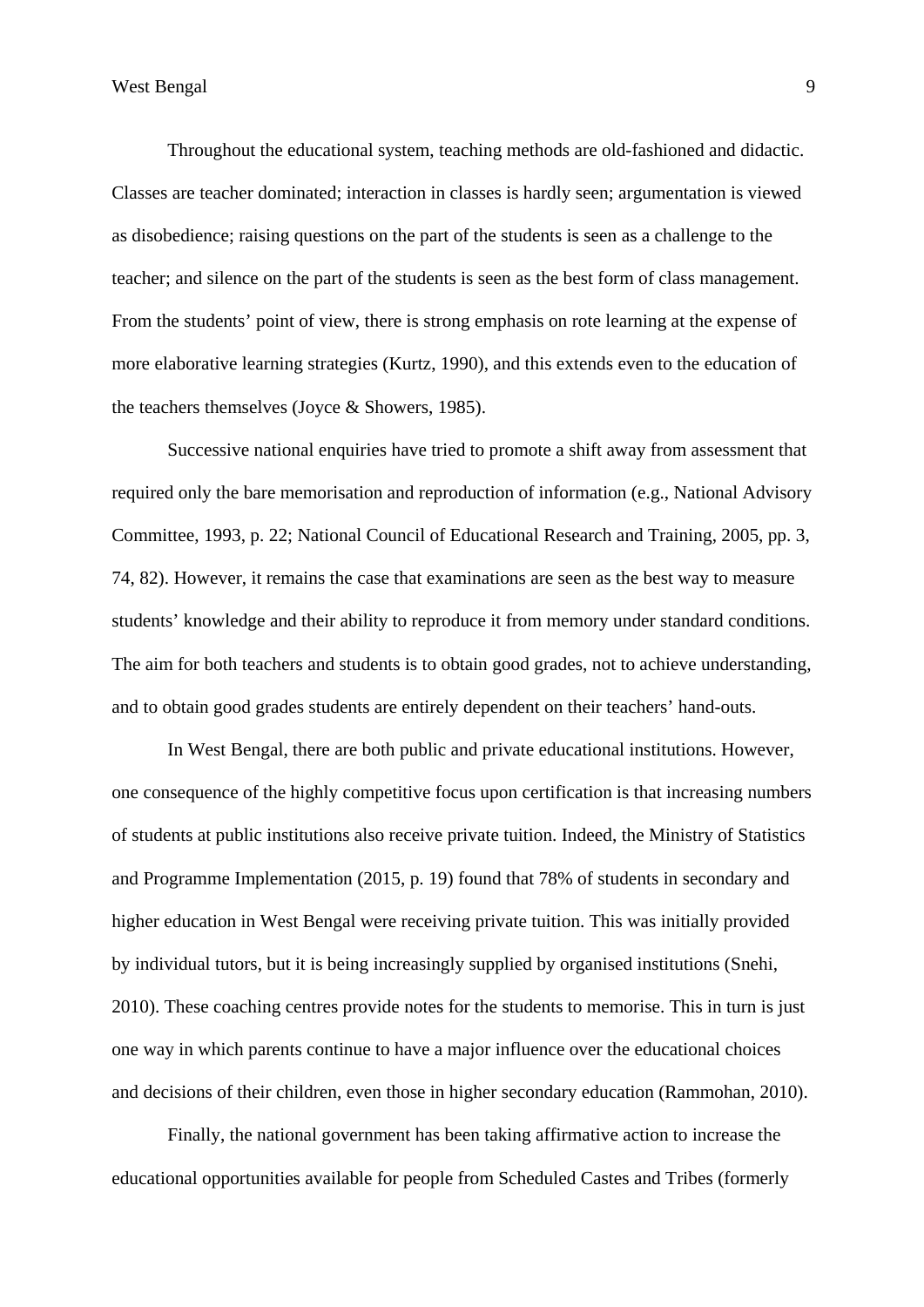known as "untouchables"). In West Bengal, the Left Front government (which held power from 1977 to 2011) was also concerned to widen educational participation. As a result, large numbers of first-generation learners are now accessing higher secondary education, often with distinctive beliefs, orientations, attitudes, motivations and aspirations. This is therefore a timely moment at which to assess the experiences and perceptions of students in higher secondary education in West Bengal.

#### *Aims of this study*

The aim of the present study was to identify the main constructs underlying students' perceptions of science programmes at higher secondary schools in West Bengal. We employed the conventional procedures that were described earlier to assess the psychometric properties of the CEQ in this new context. In particular, we focused on its construct validity, its criterion validity, and its discriminative validity.

#### **Method**

#### *Participants and procedure*

Fifteen Bengali-medium higher secondary schools were randomly selected from the publicly recognised and funded institutions in West Bengal, and the Class XI science students in each school were surveyed with regard to their previous 6 months' experience of science courses. These are typically high-performing students who are aiming to study engineering, medicine or science in higher education. Usable responses were obtained from 305 boys and 247 girls aged 16–17 years, of whom 254 lived in urban areas and 298 lived in rural areas.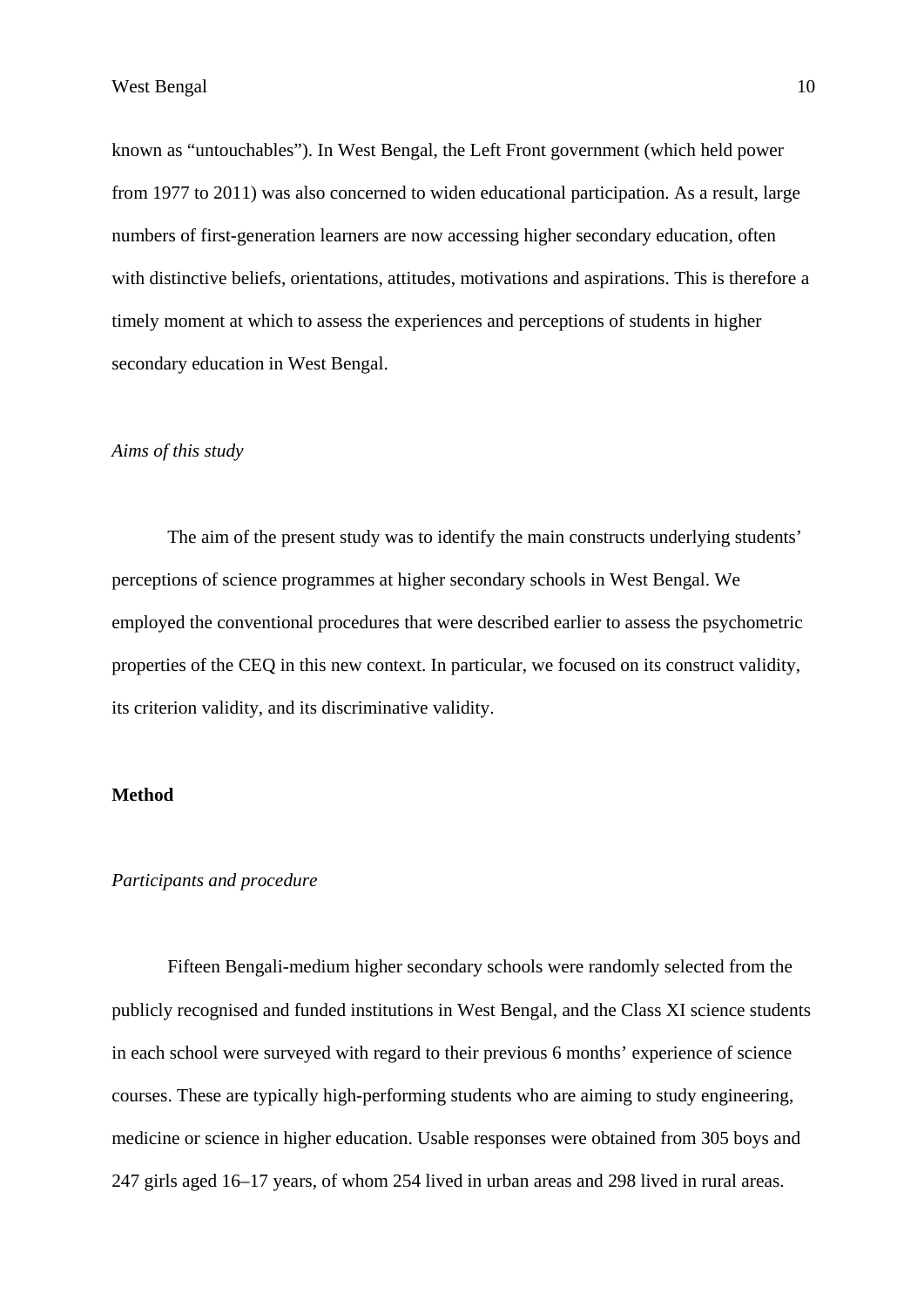The response rate was 82.7%, mainly because students were absent from relevant classes.

#### *Instrument*

The 36-item version of the CEQ recommended by Wilson et al. (1997) was employed along with the 37th item concerned with the students' general satisfaction. The English version of the questionnaire was translated into Bengali and back-translated into English for checking. The results were discussed with experienced colleagues, and minor changes were then made to ensure that the wording was appropriate for the local context. This draft Bengali version was used in a pilot study with 30 urban and rural Class XI science students, and this led to additional amendments for the Bengali context. For instance, *staff*, *lecturer* and *tutor* were all rendered as *teacher*, and statements in the second person were rendered in the first person. The detailed amendments are shown in the appendix. English translations of the final wording of the 36 items are shown in Table 2 below.

#### *Data analysis*

The responses to the items in the CEQ were coded from 1 for "definitely disagree" to 5 for "definitely agree". The coding of the 15 negatively worded items was reversed so that higher scores corresponded to more positive ratings.

IBM SPSS AMOS 22 was employed to carry out confirmatory factor analysis on the covariance matrix among the students' responses to the 36 items. This evaluated the fit of the theoretical model proposed by Wilson et al. (1997), which postulates six correlated factors. The assignment of the 36 items to the six scales is shown in Table 2 below. The solution was generated on the basis of maximum-likelihood estimation, and the model's fit was assessed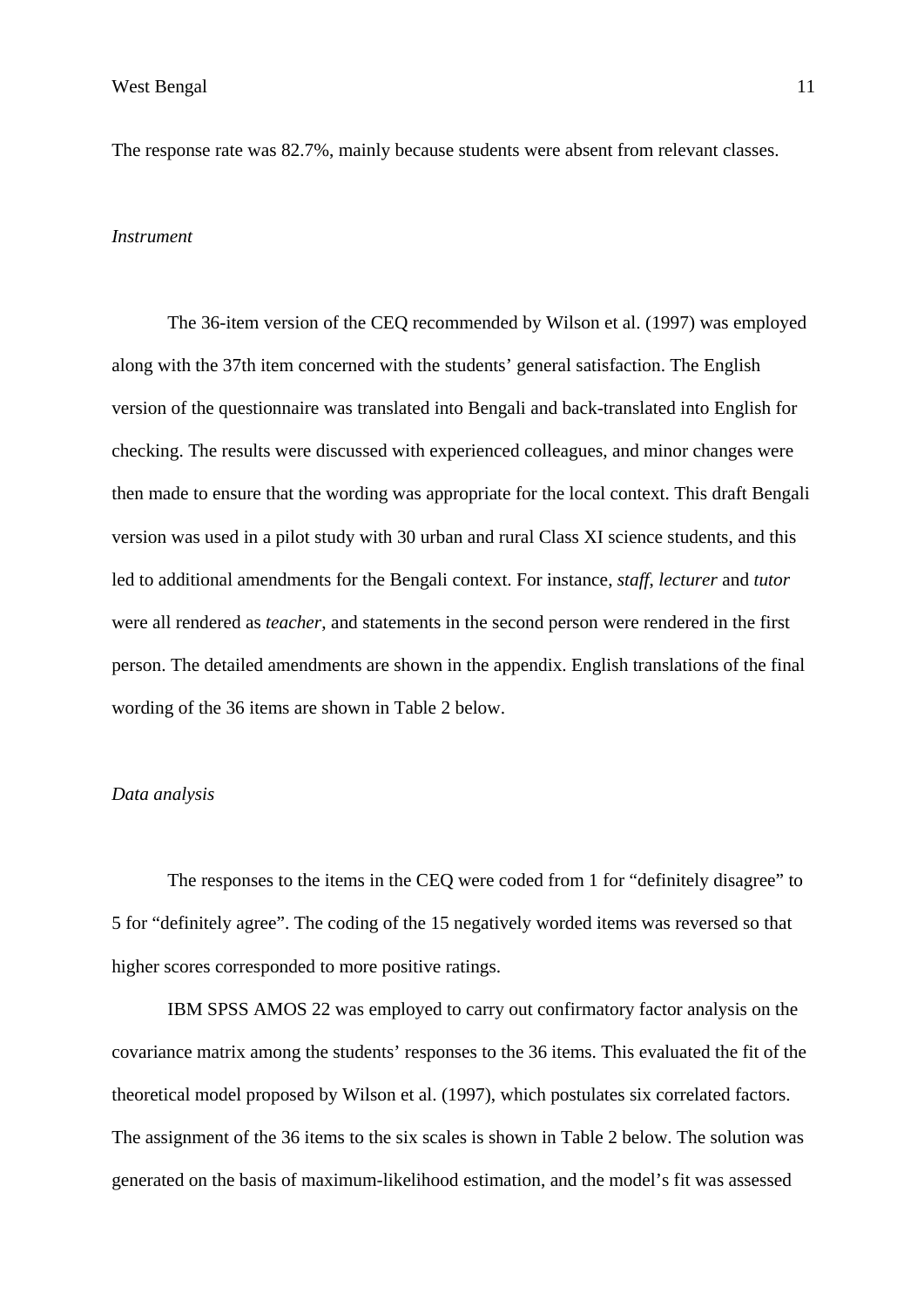using the chi-squared degrees of freedom ratio ( $\chi^2$ /df), the comparative fit index (CFI), the Tucker-Lewis index (TLI), and the root-mean-square error of approximation (RMSEA). Values of  $\chi^2$ /df less than 2 are taken to indicate an acceptable fit. The CFI and the TLI vary between 0 and 1, and values greater than 0.95 are usually taken to indicate an acceptable fit. In the case of the RMSEA, values less than 0.06 are usually taken to indicate an acceptable fit (Jackson, Gillaspy, & Purc-Stephenson, 2009; Ullman, 2014).

IBM SPSS Statistics 21 was then employed to carry out exploratory factor analysis on the students' responses to the 36 items. First, the Kaiser-Meyer-Olkin (KMO) measure of sampling adequacy was calculated; this varies between 0 and 1, and values greater than 0.5 indicate that exploratory factor analysis is appropriate (Kaiser, 1974). The number of factors to be extracted was determined by comparing the eigenvalues of the correlation matrix among the responses to the individual items with those produced by the parallel analysis of 1,000 random correlation matrices using the program written by O'Connor (2000). Principal axis factoring was used to extract the relevant number of factors, and these were subjected to oblique rotation using the promax procedure. Loadings greater than 0.30 in absolute magnitude were regarded as being salient for the purposes of interpretation, and the factors were labelled on the basis of the items that showed the highest loadings.

Following Pedhazur and Schmelkin (1991, pp. 625–626), the students were assigned scores on factor-based scales according to the means of their scores on the salient items in each of the factors. Descriptive statistics were calculated from the students' scores on these scales, and their reliability was estimated from values of Cronbach's (1951) coefficient alpha. We examined the correlation coefficients between the students' scale scores and their ratings of general satisfaction with their courses, and a second-order exploratory factor analysis was carried out to investigate the relationships among the first-order factor-based scales using the same procedures as the first-order exploratory factor analysis.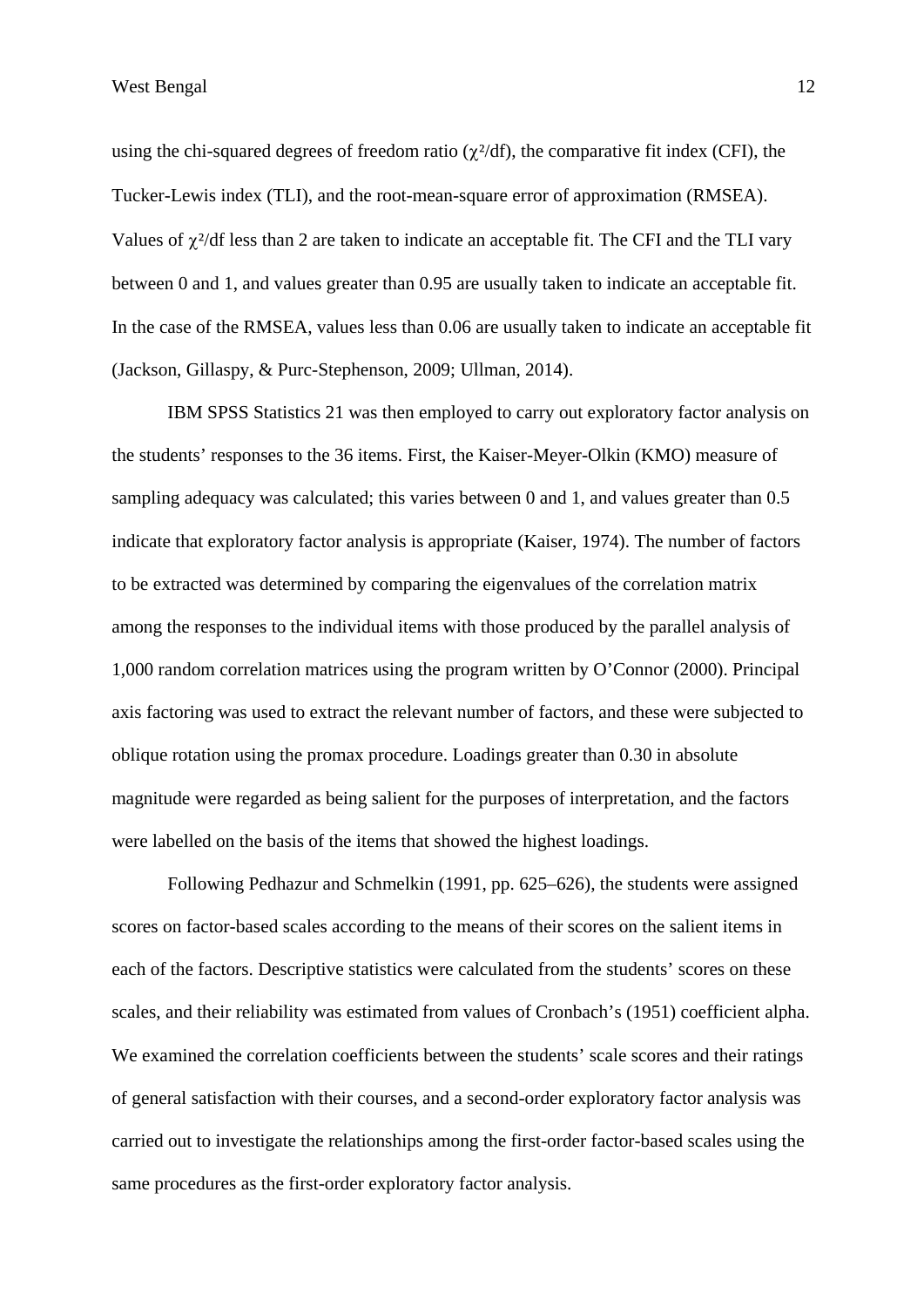A multivariate analysis of variance was carried out to compare the scale scores that had been obtained by male and female students attending schools in urban and rural areas. This technique is a generalisation of the simple (univariate) analysis of variance to situations in which there are several dependent variables (in this case, the students' scores on the firstorder factor-based scales). It makes the assumption that the within-cell variance–covariance matrices are homogeneous across the individual groups, an assumption that can be evaluated using Box's test. When significant multivariate effects are found, univariate analyses can then be carried out to identify the dependent variables that are responsible for those effects.

Both the multivariate tests and the univariate tests yield the statistic partial  $\eta^2$  (eta squared). This quantifies the proportion of variance in the dependent variables that is explained by each independent variable or interaction when the effects of other variables and interactions have been statistically controlled (see Tabachnick & Fidell, 2014, pp. 285–354). We expected urban students to obtain higher scores, both because of the influence of socioeconomic factors on community attitudes to education and because of the different level of facilities available in urban and rural schools.

#### **Results**

The results of the confirmatory factor analysis did not support the six-factor model proposed by Wilson et al. (1997). A chi-square test showed significant disparity between the model and the data,  $\chi^2(579, N = 552) = 2602.03, p < 0.001$ , which is unsurprising given the large sample size. The RMSEA was marginal at 0.08, although its 95% confidence interval, [0.077, 0.083], did not include the cut-off of 0.06. The other fit indexes all indicated a poor fit to the model:  $\chi^2$ /df was 4.49, the CFI was 0.55, and the TLI was 0.51.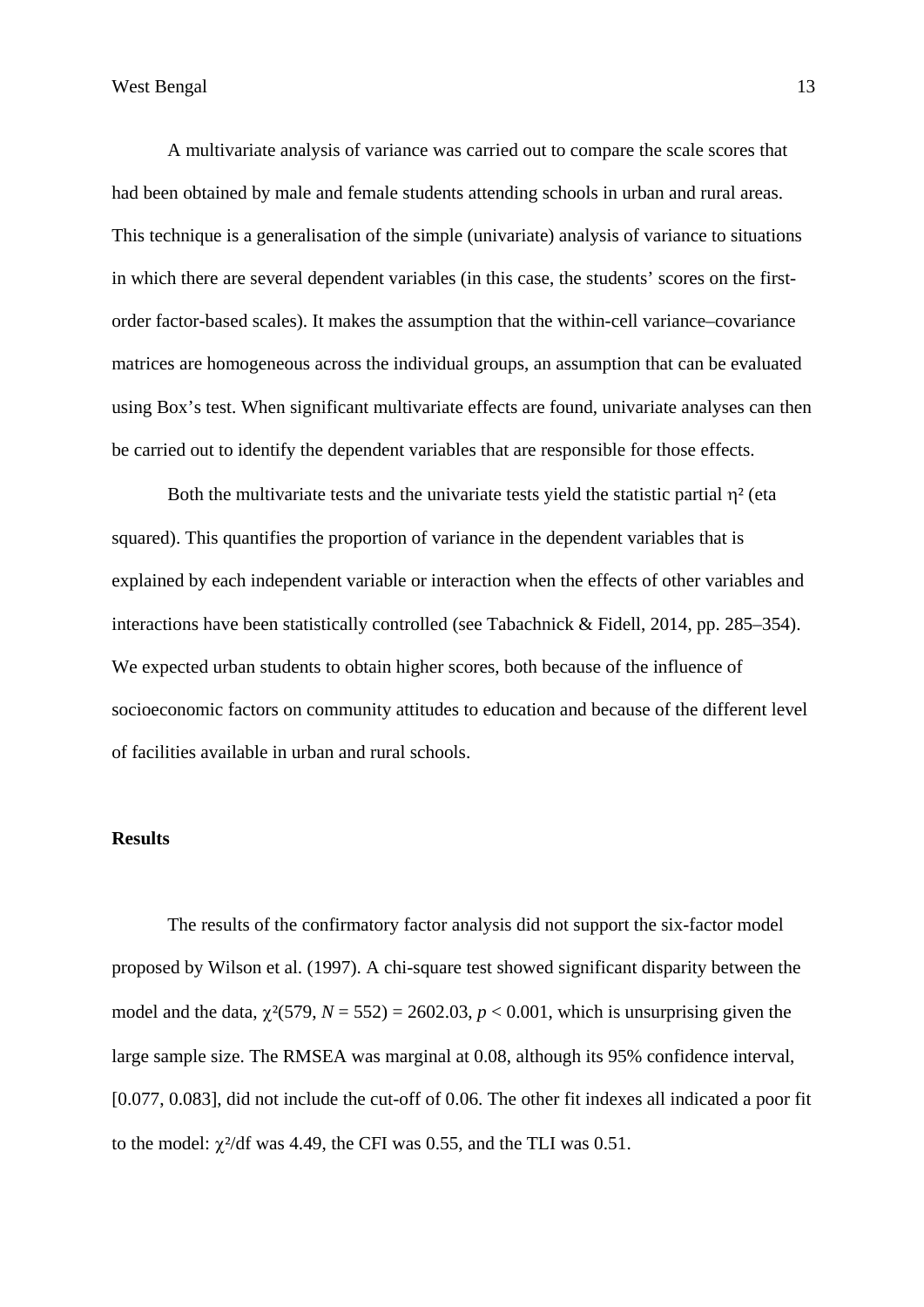The KMO measure of sampling adequacy was 0.79, which implied that exploratory factor analysis was appropriate. The parallel analysis of 1,000 random correlation matrices indicated that four factors should be extracted by means of exploratory factor analysis. Their eigenvalues were 5.65, 2.92, 2.77 and 1.62. The proportion of variance explained by each factor was 15.69%, 8.12%, 7.68% and 4.51%, respectively. The pattern factor matrix for the rotated solution is shown in Table 2, where the items have been sorted in descending order of their salient factor loadings.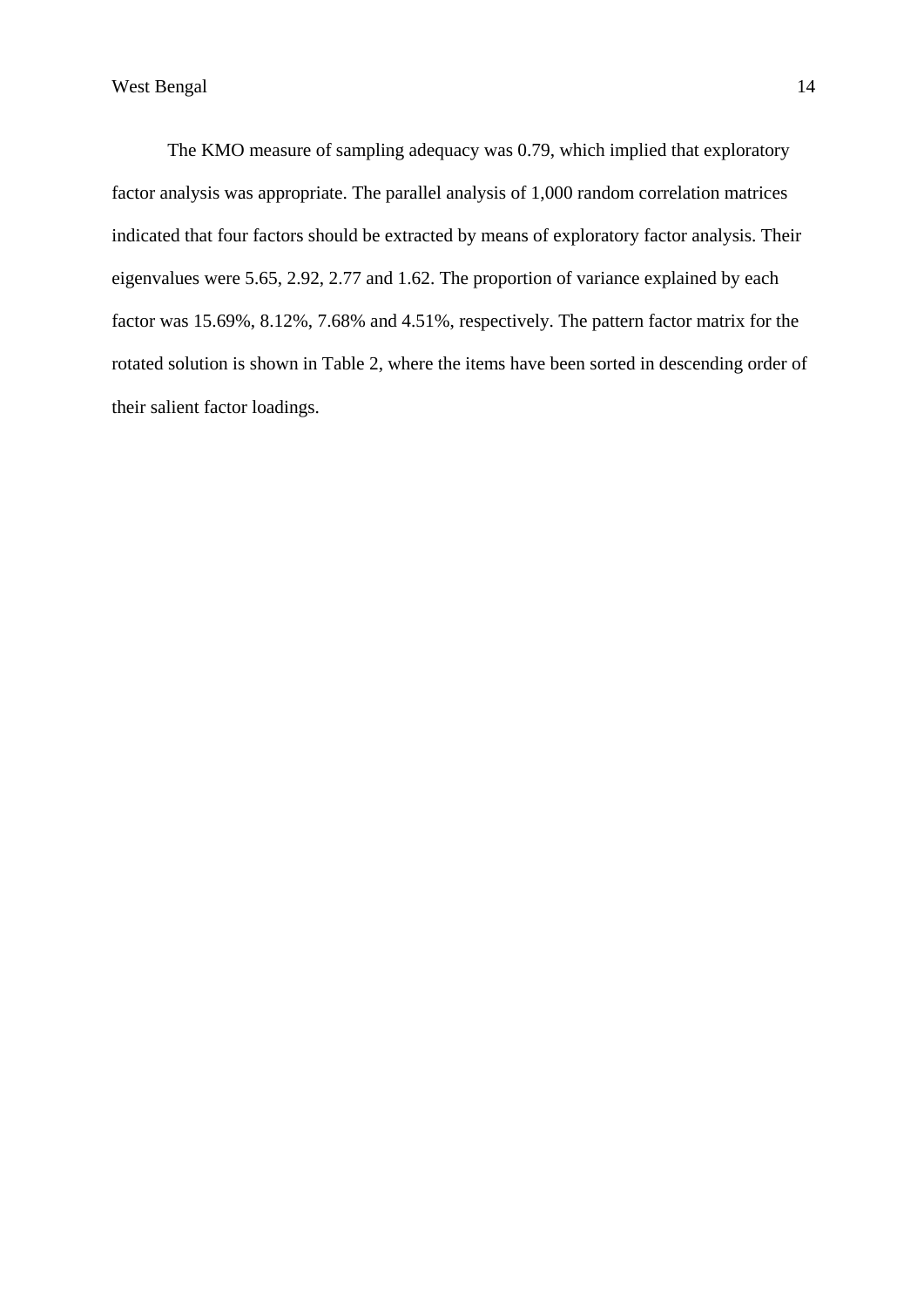### **Table 2**

Factor loadings for the 36-item Course Experience Questionnaire.

|                                                                                                                               | Factor 1 | Factor 2 | Factor 3 | Factor 4 |
|-------------------------------------------------------------------------------------------------------------------------------|----------|----------|----------|----------|
| 20. Teachers here make real effort to understand the difficulties<br>we are facing during learning. (GT)                      | 0.72     | $-0.04$  | 0.08     | $-0.03$  |
| 9. Teachers of this course put a lot of time into commenting on<br>our work. (GT)                                             | 0.67     | $-0.09$  | $-0.07$  | $-0.11$  |
| 4. The teachers of this course motivate us to do the best work.<br>(GT)                                                       | 0.63     | 0.14     | 0.04     | $-0.21$  |
| 22. Teachers here normally give helpful feedback on our<br>performance. (GT)                                                  | 0.61     | $-0.09$  | 0.01     | 0.07     |
| 25. Teachers of this course work hard to make subjects<br>interesting. (GT)                                                   | 0.61     | $-0.02$  | $-0.03$  | 0.12     |
| 23. Teachers here are extremely good in explaining content to us.<br>(GT)                                                     | 0.57     | $-0.06$  | 0.14     | $-0.01$  |
| 35. Teachers here make it clear right from the start what they<br>expect from us. (CG)                                        | 0.52     | 0.15     | $-0.20$  | $-0.13$  |
| 30. We often discuss with our teachers here on our ways of<br>learning. (IN)                                                  | 0.41     | 0.16     | $-0.06$  | 0.09     |
| 7. Teachers of this course frequently give the impression that<br>they have nothing to learn from us.* (AA)                   | 0.33     | $-0.07$  | 0.32     | 0.25     |
| 13. This course has improved my written communication skills.<br>(GS)                                                         | $-0.03$  | 0.60     | 0.04     | $-0.05$  |
| 2. This course has helped me to develop my problem-solving<br>skills. (GS)                                                    | $-0.03$  | 0.57     | 0.15     | 0.04     |
| 15. This course has developed my academic interest as far as<br>possible. (IN)                                                | 0.09     | 0.57     | 0.13     | 0.07     |
| 28. This course has helped me in developing the ability to plan<br>my own work. (GS)                                          | 0.07     | 0.53     | $-0.13$  | 0.02     |
| 12. As a result of pursuing this course, I feel more confident<br>about tackling unfamiliar problems. (GS)                    | 0.03     | 0.53     | 0.06     | $-0.11$  |
| 6. This course has sharpened my analytic skills. (GS)                                                                         | 0.01     | 0.48     | 0.15     | $-0.11$  |
| 33. This course really tries to get the best out of all the students.<br>(GT)                                                 | $-0.01$  | 0.45     | $-0.07$  | $-0.07$  |
| 16. Students of this course are given a great deal of opportunity<br>in selecting for themselves their ways of learning. (IN) | 0.10     | 0.40     | $-0.05$  | 0.24     |
| 1. It is always easy here to know the standard of work expected.<br>(CG)                                                      | $-0.18$  | 0.39     | 0.04     | 0.07     |
| 11. This course has helped me in developing my ability to work<br>as a team member. (GS)                                      | 0.06     | 0.37     | 0.07     | $-0.01$  |
| 24. The aims and objectives of this course are not made very<br>$clear.*$ (CG)                                                | $-0.21$  | 0.19     | 0.56     | $-0.02$  |
| 31. Teachers here show no real interest on students' opinions.*<br>(GT)                                                       | 0.27     | 0.02     | 0.56     | $-0.12$  |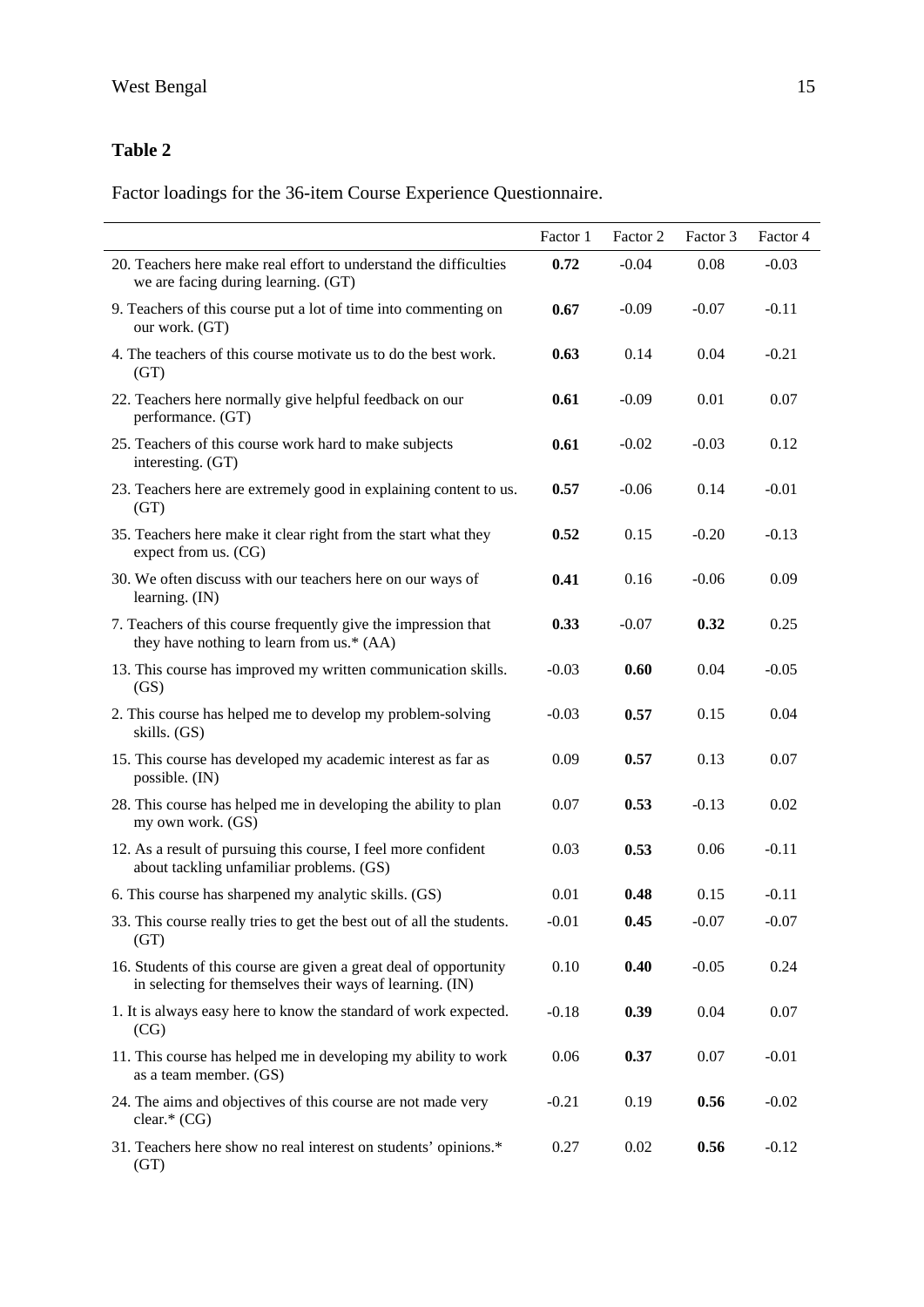#### West Bengal 16

| 34. There is a very little choice in this course in the ways I am<br>assessed.* (IN)                                   | 0.17    | $-0.04$ | 0.56    | 0.05    |
|------------------------------------------------------------------------------------------------------------------------|---------|---------|---------|---------|
| 32. It is possible to get through this course just by working hard<br>around examination time.* (AA)                   | $-0.07$ | 0.06    | 0.52    | 0.17    |
| 18. It is often hard to know what is expected of me in this<br>course.* $(CG)$                                         | $-0.17$ | 0.26    | 0.50    | 0.05    |
| 27. There is a lot of pressure on me as a student here.* (AA)                                                          | $-0.04$ | 0.06    | 0.40    | 0.19    |
| 29. Usually feedback on our work is provided only in marks.*<br>(AA)                                                   | 0.12    | $-0.28$ | 0.33    | 0.24    |
| 5. The workload of this course is too heavy.* (AW)                                                                     | $-0.06$ | $-0.07$ | 0.05    | 0.45    |
| 36. The volume of work to be got through in this course means I<br>cannot comprehend it all thoroughly.* (AW)          | $-0.08$ | $-0.03$ | 0.25    | 0.44    |
| 19. In this course we are given enough time to understand the<br>things that we have to learn. (AW)                    | 0.14    | 0.13    | $-0.24$ | 0.43    |
| 21. Students of this course are given a lot of choice in the work<br>that they have to do. (IN)                        | 0.23    | 0.13    | $-0.07$ | 0.40    |
| 14. It seems to me that the syllabus of this course is vast.* $(AW)$                                                   | $-0.05$ | $-0.14$ | 0.11    | 0.30    |
| 3. There are few opportunities to choose the particular areas I<br>want to study.* $(IN)$                              | 0.14    | $-0.01$ | 0.21    | 0.06    |
| 8. I have a clear idea of where I am going and what is expected of<br>me. $(CG)$                                       | 0.11    | 0.24    | $-0.04$ | $-0.18$ |
| 10. To do well in this course we all really need a good memory.*<br>(AA)                                               | $-0.14$ | $-0.20$ | $-0.04$ | 0.23    |
| 17. Teachers of this course are more interested in testing what I<br>have memorised than what I have understood.* (AA) | $-0.03$ | $-0.06$ | 0.22    | 0.03    |
| 26. Most of the teachers here ask questions on facts.* (AA)                                                            | $-0.06$ | $-0.05$ | 0.19    | 0.15    |
| <b>Factor</b> intercorrelations                                                                                        |         |         |         |         |
| Factor 1                                                                                                               | 1.00    | 0.43    | 0.15    | 0.30    |
| Factor 2                                                                                                               | 0.43    | 1.00    | 0.21    | $-0.04$ |
| Factor 3                                                                                                               | 0.15    | 0.21    | 1.00    | 0.05    |
| Factor 4                                                                                                               | 0.30    | $-0.04$ | 0.05    | 1.00    |

[Table note] This table shows English translations of the items in the final questionnaire. Each item is preceded by a number showing the order in which it was presented in the questionnaire and followed by an abbreviation indicating the scale of the original CEQ from which it is taken: GT, Good Teaching; CG, Clear Goals and Standards; GS, Generic Skills; AA, Appropriate Assessment; AW, Appropriate Workload; IN, Emphasis on Independence. Items that were scored in reverse are indicated by asterisks. Factor loadings greater than 0.30 in absolute magnitude are shown in bold.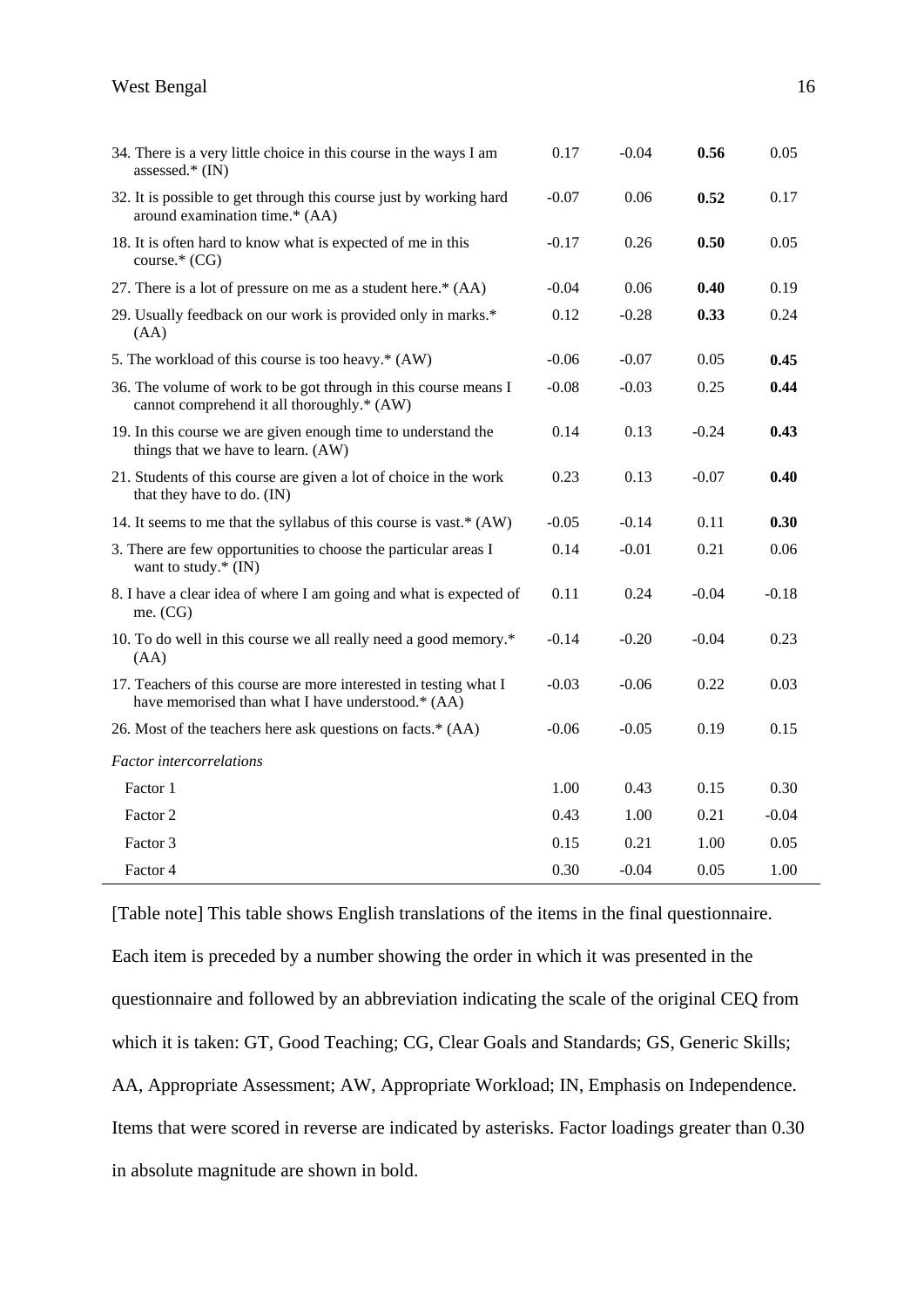Factor 1 showed salient loadings on six of the eight items from the Good Teaching scale, one item from the Appropriate Assessment scale, one item from the Clear Goals and Standards scale, and one item from the Emphasis on Independence scale. It was interpreted as measuring Good Teaching. Factor 2 showed salient loadings on all six items from the Generic Skills scale, two items from the Emphasis on Independence scale, one item from the Good Teaching scale, and one item from the Clear Goals and Standards scale. It was interpreted as measuring Generic Skills. Factor 3 showed salient loadings on three items from the Appropriate Assessment scale, two items from the Clear Goals and Standards scale, one item from the Appropriate Workload scale, one item from the Good Teaching scale, and one item from the Emphasis on Independence scale. All of these items refer to a lack of student support, but they are all coded in reverse. This factor was therefore interpreted as measuring Student Support. Whereas Factor 1 is concerned with teachers' instructional practices, this factor is concerned with institutional support for students in a more generic sense, including their teachers' attitudes. It might also be noted from Table 2 that there was only a weak correlation between Factors 1 and 3. Factor 4 showed salient loadings on four of the five items in the Appropriate Workload scale and one item from the Emphasis on Independence scale. This factor was interpreted as measuring Appropriate Workload.

Out of the 36 items in the CEQ, three items from the Appropriate Assessment scale, one item from the Clear Goals and Standards scale, and one item from the Emphasis on Independence scale failed to show any salient loadings. Item 7 showed low cross-loadings on two different factors, and so this item too was omitted in the construction of the four factorbased scales (cf. Worthington & Whittaker, 2006). Descriptive statistics of the participants' scores on these scales, values of coefficient alpha, and correlation coefficients with their ratings of general satisfaction are shown in Table 3. The values of coefficient alpha for the first three scales would be regarded as satisfactory on conventional research-based criteria,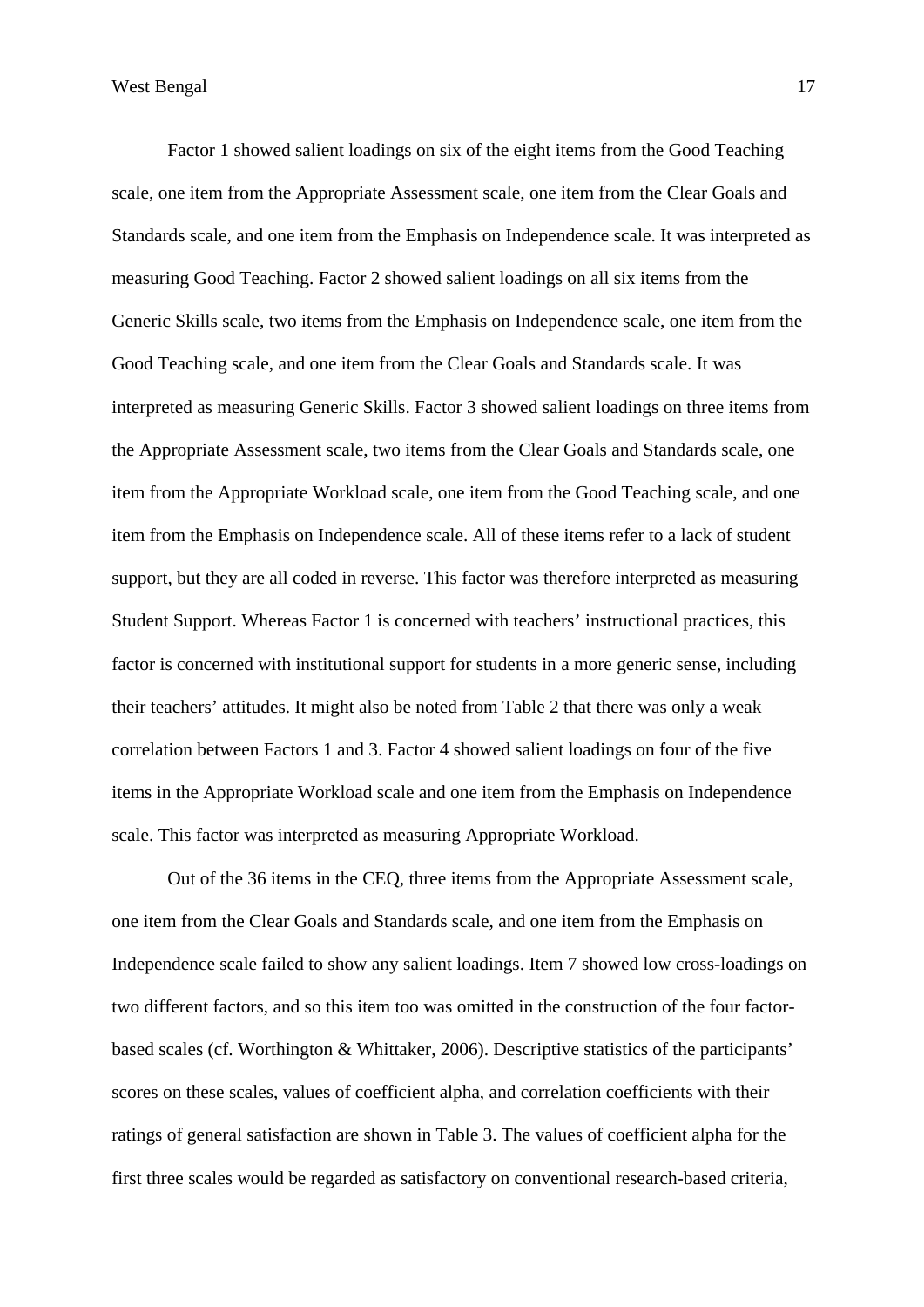but the value for the fourth would not (Robinson, Shaver, & Wrightsman, 1991). The correlation coefficients between the scores on the four factor-based scales and the students' ratings of their general satisfaction were all positive and statistically significant, which confirms the criterion validity of the scale scores as measures of perceived academic quality.

#### **Table 3**

| Scale                  | Number<br>of items | Mean | Standard<br>deviation | Coefficient<br>alpha | Correlation with<br>satisfaction |
|------------------------|--------------------|------|-----------------------|----------------------|----------------------------------|
| Good Teaching          | 8                  | 3.67 | 0.24                  | 0.81                 | $0.22**$                         |
| Generic Skills         | 10                 | 3.89 | 0.66                  | 0.76                 | $0.31**$                         |
| <b>Student Support</b> | 7                  | 3.08 | 0.37                  | 0.69                 | $0.11**$                         |
| Appropriate Workload   | 5                  | 2.61 | 0.61                  | 0.53                 | $0.15**$                         |

Descriptive statistics for factor-based scales.

 $**p < 0.01$  (two-tailed tests).

Table 4 shows the correlation coefficients among the scores on the four factor-based scales; these too were all positive and statistically significant. The KMO measure of sampling adequacy among the four factor-based scales was 0.56, which implied that a second-order factor analysis was appropriate. The parallel analysis of 1,000 random correlation matrices indicated that just one factor should be extracted. Its eigenvalue was 1.67, and it explained 41.68% of the variance. The final column in Table 4 shows the loadings of the four factorbased scales on this second-order factor. It had salient loadings on all four scales, but it was most closely related to scores on Good Teaching and Generic Skills.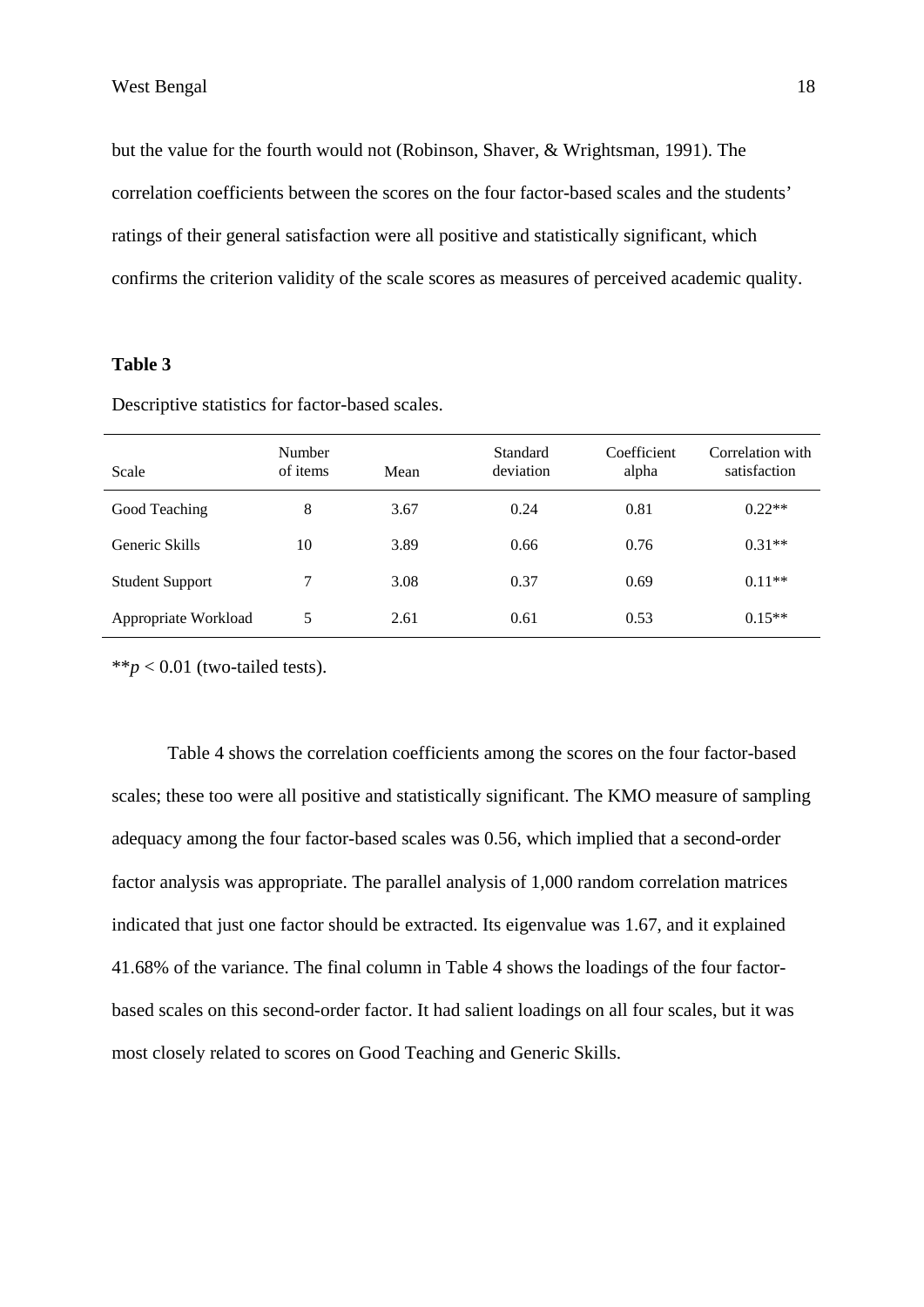#### **Table 4**

Correlation coefficients among factor-based scales and second-order factor loadings.

|                        | Correlation coefficients |                          |                    |                         |                                 |
|------------------------|--------------------------|--------------------------|--------------------|-------------------------|---------------------------------|
| Scale                  | Good<br>Teaching         | Generic<br><b>Skills</b> | Student<br>Support | Appropriate<br>Workload | Second-order<br>factor loadings |
| Good Teaching          |                          | $0.42**$                 | $0.15**$           | $0.29**$                | 0.72                            |
| Generic Skills         |                          |                          | $0.25**$           | $0.10*$                 | 0.57                            |
| <b>Student Support</b> |                          |                          |                    | $0.11**$                | 0.31                            |
| Appropriate Workload   |                          |                          |                    |                         | 0.32                            |

 $*_{p}$  < 0.05; \*\**p* < 0.01 (two-tailed tests).

Finally, a multivariate analysis of variance was carried out on the students' scale scores using the independent variables of gender (male versus female) and setting (urban versus rural). Box's test showed that the variance–covariance matrices were homogeneous across the four subgroups,  $F(30, 735497) = 0.91$ ,  $p = 0.60$ , which implies that the factor structure that we had identified applies to all four subgroups. The multivariate effect of gender was not statistically significant,  $F(4, 545) = 0.57$ ,  $p = 0.69$ , partial  $\eta^2 = 0.00$ , and none of the univariate effects of gender was significant.

In contrast, the multivariate effect of setting was highly significant,  $F(4, 545) = 6.07$ ,  $p < 0.001$ , partial  $\eta^2 = 0.04$ . Univariate tests showed that this was due to a highly significant difference in scores on Student Support,  $F(1, 548) = 15.19$ ,  $p < 0.001$ , partial  $\eta^2 = 0.03$ : students at urban schools ( $M = 21.56$ ;  $SD = 5.37$ ) tended to rate their courses more positively than did students at rural schools ( $M = 20.25$ ;  $SD = 5.50$ ). Finally, the multivariate interaction between the effects of gender and setting was not statistically significant,  $F(4, 545) = 0.19$ , *p*  $= 0.95$ , partial  $\eta^2 = 0.00$ , and none of the univariate interactions was significant.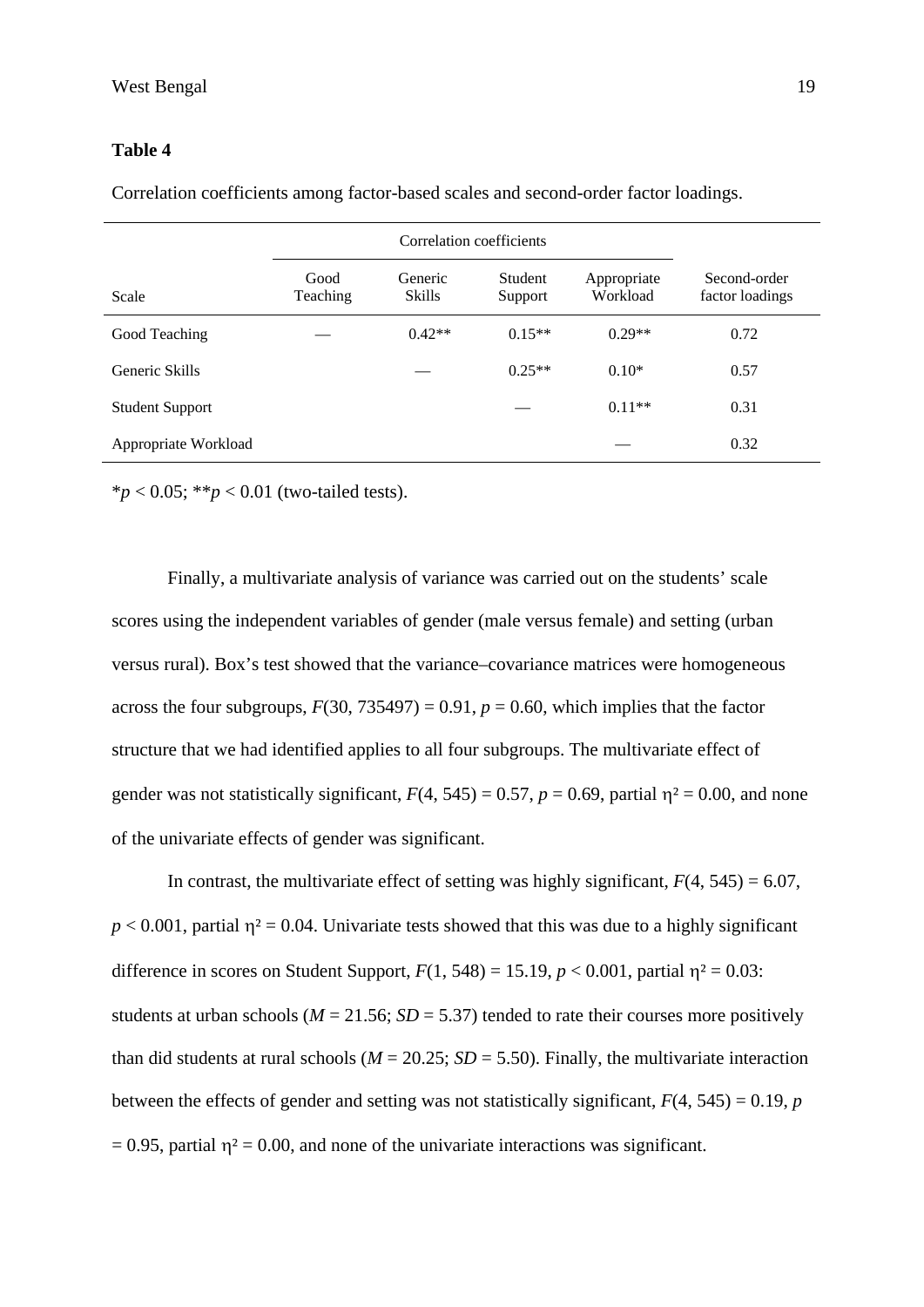#### **Discussion**

The aim of this study was to identify the main constructs underlying the perceptions of science students at higher secondary schools in West Bengal. The CEQ was developed in Western countries but has subsequently been used in China, Hong Kong, Japan and Pakistan. So far as we are aware, this is the first time that the CEQ has been used in the distinct cultural and contextual situation of India. The results are interesting, both in theory and in practice, and they contribute to the growing literature on the perceptions of students in non-Western educational contexts. Specifically, they indicate the extent and the limitations of the construct validity of the CEQ when used in higher secondary education in West Bengal.

Based on the findings of other research in non-Western contexts, we thought it was unlikely that the perceptions of science students taking higher secondary education in West Bengal would show the full range of constructs tapped by the CEQ. As we expected, in the confirmatory factor analysis, the students' responses showed a poor fit to the theoretical model that was originally proposed by Wilson et al. (1997). Instead, the exploratory factor analysis identified just four constructs: good teaching, generic skills, student support and appropriate workload. Three of the four constructs (good teaching, generic skills and appropriate workload) broadly match scales in the extended CEQ advocated by Wilson et al. (1997). In addition, they represent the CEQ scales that have been most consistently identified in previous investigations in China (Yin et al., 2014; Yin & Wang, 2015; Zhang et al., 2006), Hong Kong (Law & Meyer, 2011; Ning & Downing, 2010), Japan (Fryer et al., 2012) and Pakistan (Ullah et al., 2011). They would appear to reflect fairly universal aspects of the perceptions of students in most, if not all, educational systems around the world, although, clearly, more research is needed to confirm this notion.

The emergence of generic skills as a construct in this study is of particular interest,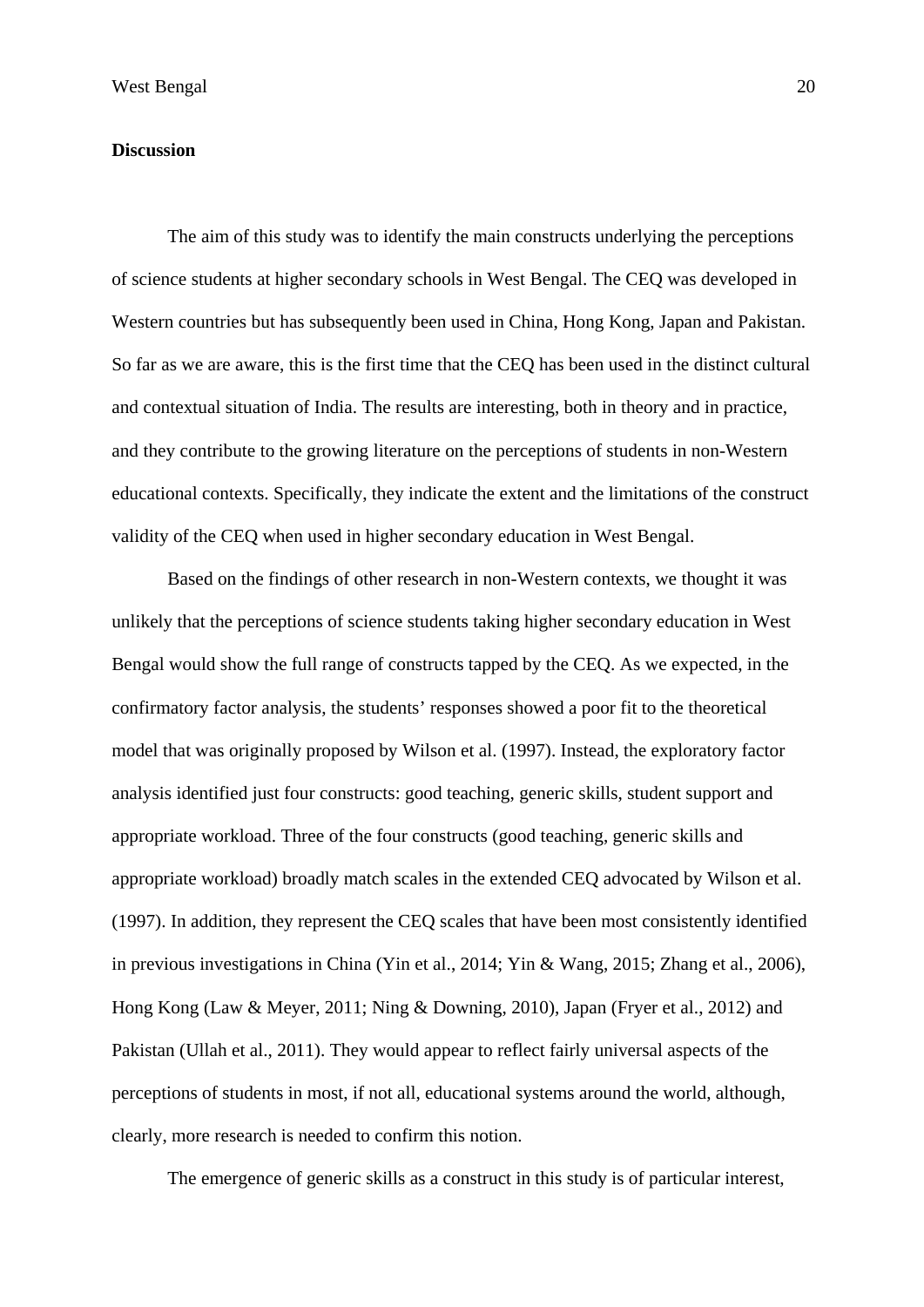because it was added to the original CEQ in response to concerns about the employability of Australian graduates (see Ainley & Long, 1994, p. xii). In his own research with students at secondary schools in West Bengal, Sen (1999) had discounted a scale concerned with the vocational relevance of their courses, but our own students who were following a science curriculum in higher secondary education seem to recognise a cluster of key skills or core skills relevant to their subsequent employment. (In fact, most of the students were probably anticipating careers in engineering, medicine or science.)

Even so, neither clear goals and standards nor an emphasis on independence emerged as a salient construct in the present study, even though many of the constituent items loaded on other factors. This outcome is consistent with the findings of many of the previous investigations in non-Western countries just cited. These definitely do not appear to reflect universal aspects of the perceptions of students around the world. This may reflect variations in whether assessment tasks are linked to specific learning outcomes and whether the students are expected to engage in independent critical thinking in particular educational systems.

The present study also failed to identify a construct that could be characterised as appropriate assessment. Such a construct has been identified in some studies carried out in non-Western countries (Fryer et al., 2012; Ning & Downing, 2010; Ullah et al., 2011; Yin et al., 2014) but not in others (Law & Meyer, 2011; Price et al., 2011; Zhang et al., 2006). In the context of West Bengal, this could be because all students are exposed almost exclusively to assessments that test their rote memory. Instead, the present results identified a relatively undifferentiated construct reflecting student support that was measured by items from five of the original six scales in the CEQ. A similar construct has been identified in some previous studies in non-Western countries (Law & Meyer, 2011; Price et al., 2011; Zhang et al., 2006), but not all. In the present case, it might be noted that all of the items with salient loadings on this factor were coded in reverse (see Table 2), suggesting that the students may simply have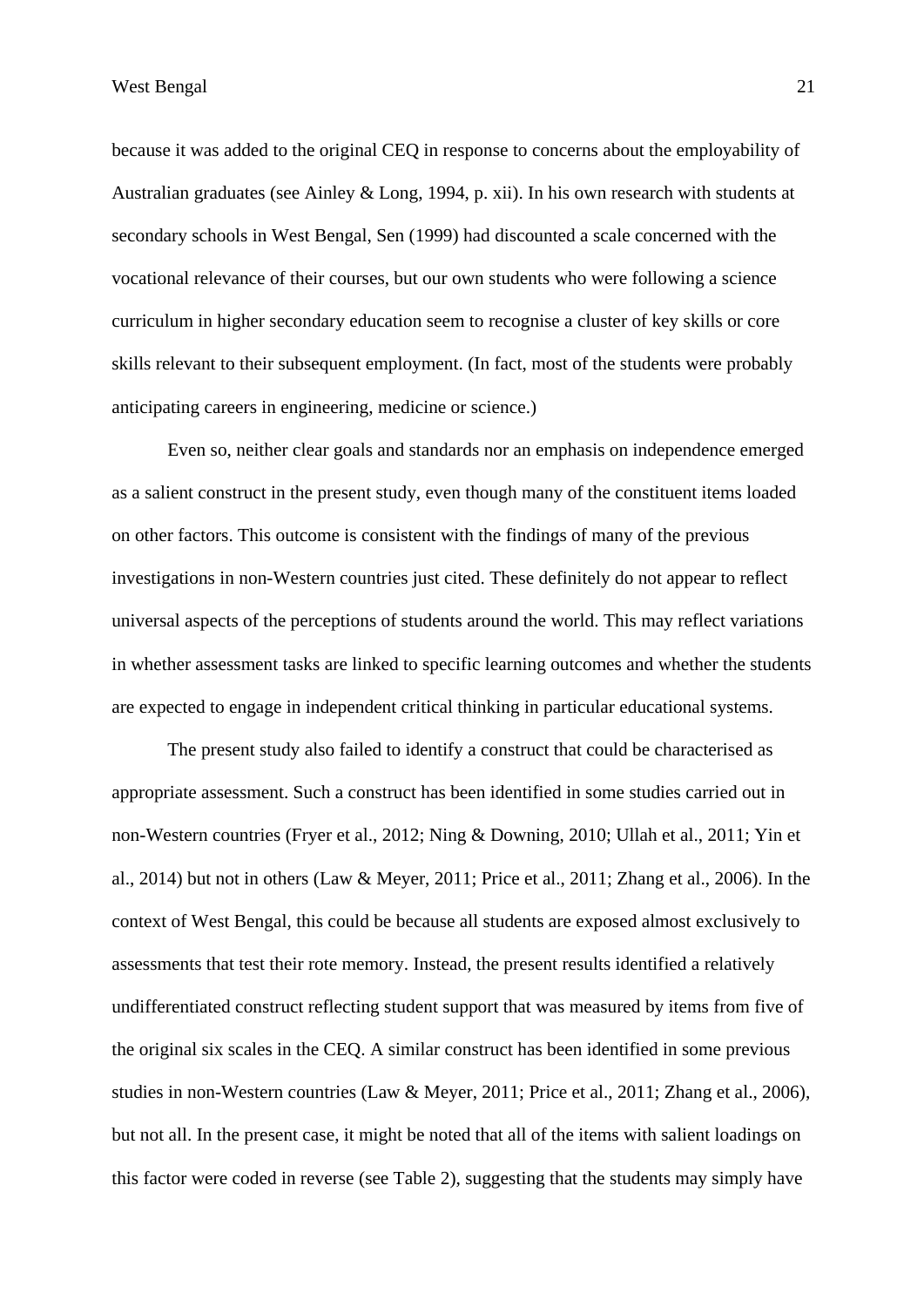been responding to a common negative semantic or syntactic theme.

Scales based on three of the four constructs identified in this study achieved adequate levels of reliability, but the fourth (based on appropriate workload) did not (see Table 3). This is not surprising, since it was also the scale containing the fewest items, and it is well known that the value of coefficient alpha tends to vary directly with the number of items (Cronbach, 1951). Researchers and practitioners who wish to use this scale in the context of West Bengal may choose to incorporate additional items to try to increase its reliability. Poor reliability of factor-based scales measuring appropriate workload was noted previously by Law and Meyer (2011) in Hong Kong and by Fryer et al. (2012) in Japan.

This would be less important if the scores on the four factor-based scales were simply combined to yield a single overall measure of perceived academic quality that could then be compared across different programmes. This interpretation of the CEQ would be warranted by the fact that a second-order factor analysis yielded just one factor that had salient loadings on all four of the first-order scales. Following the logic of previous research using the CEQ, this factor can be interpreted as a measure of perceived academic quality (Richardson, 2009). In other words, the *construct validity* of the CEQ in the present context is shown by the fact that it measures four distinct scales that reflect different aspects of effective instruction.

The *criterion validity* of the CEQ is shown by the fact that the students' scores on all four of the scales were positively and significantly correlated with their ratings of general satisfaction with their programmes. Moreover, its *discriminative validity* is shown by the fact that, as expected, students in urban areas tended to rate their courses more positively in terms of Student Support than students in rural areas. There was no significant difference between male and female students in their CEQ scores, but this is consistent with the findings of previous research. In the Australian graduate surveys, any gender differences on the CEQ have been small in magnitude and have usually been attributed to male and female students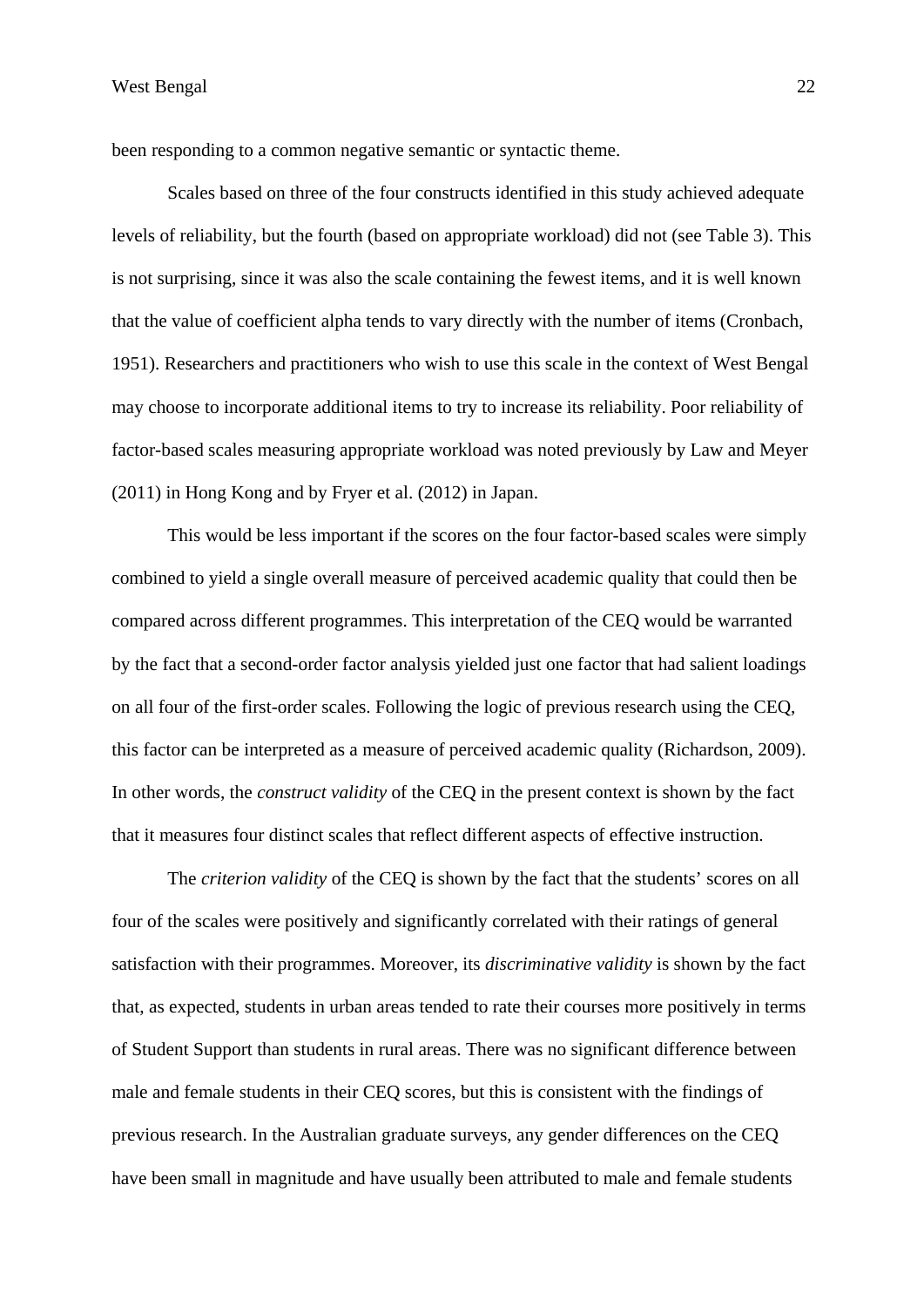West Bengal 23

opting for different subjects of study (e.g., Ainley & Long, 1994, p. 10). In our study, the male and the female students were matched on the basis of subject of study, since they had all chosen to study science in higher secondary education.

On the basis of our results, we suggest that a reduced version of the CEQ containing just the 30 items that constituted these four scales could be employed to measure students' perceptions of the academic quality of their programmes and institutions in West Bengal. In fact, our findings agree with those of Jansen et al. (2013) in suggesting that the CEQ can be adapted to diverse educational contexts in many countries around the world. Of course, our participants had chosen to study the sciences, and the science curriculum contains its own challenges. It will therefore be important to establish whether the present findings can be generalised to students taking liberal arts and commerce in higher secondary education and to students taking other subjects in Indian higher education. In principle, however, such an instrument would be of immense practical value in monitoring and enhancing the quality of the educational provision in both secondary and higher education.

As an overall measure of perceived academic quality, CEQ scores could be used to rank and benchmark individual schools in terms of the quality of their teaching. This kind of information could be disseminated to ensure public accountability and to assist prospective students and their families in their choice of schools at higher secondary level. More detailed information could be used by high-scoring schools to identify aspects of good practice and by low-scoring schools to identify areas needing improvement (as the CEQ was originally used at Australian universities). Time-series data over successive years could be used to monitor improvements in the quality of science teaching at higher secondary level in West Bengal.

The detailed composition of the CEQ scales serves to identify how the abstract notion of academic quality is construed in this context. In particular, "good teaching" encompasses: an emphatic approach whereby teachers try to understand the difficulties students are having;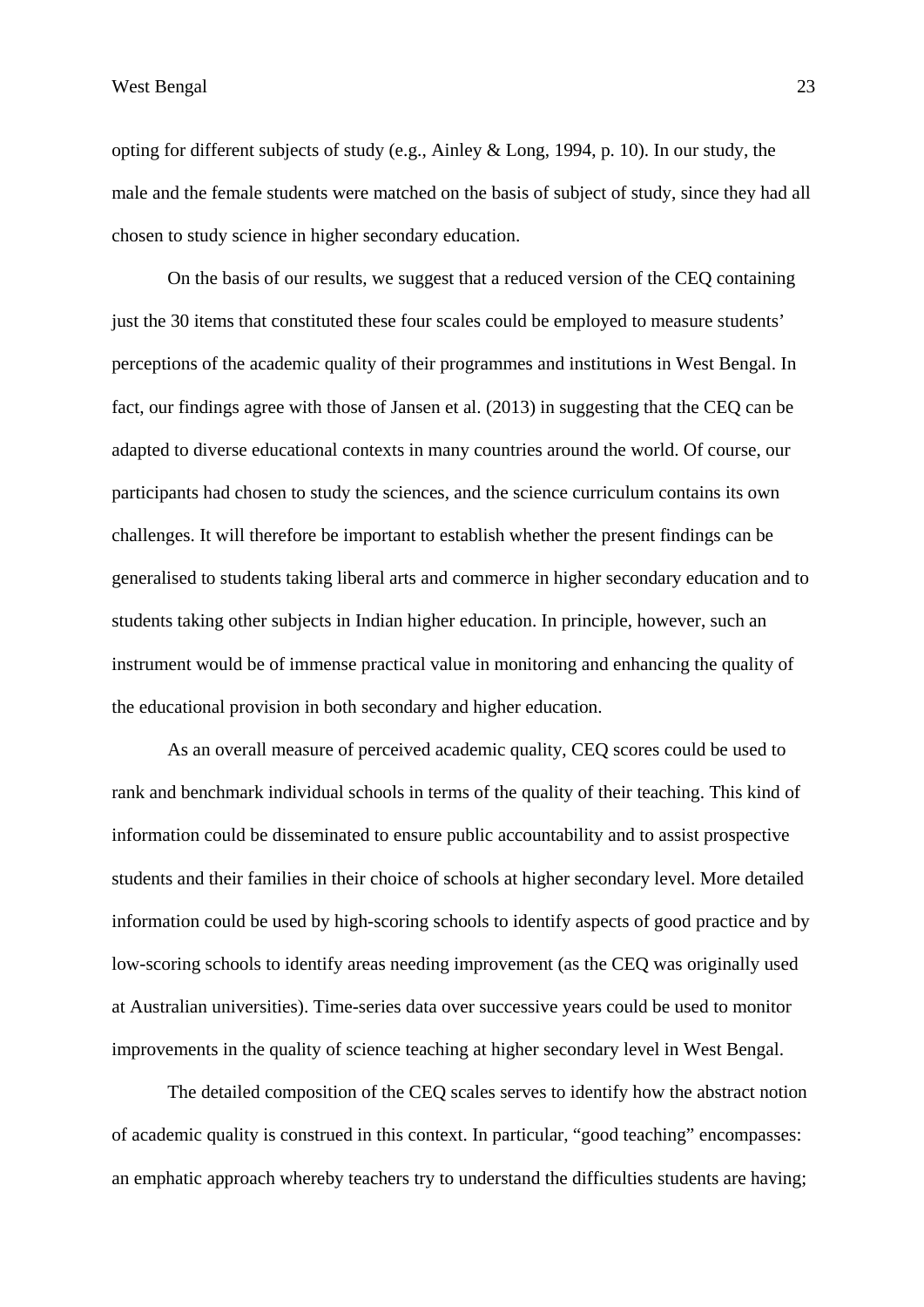giving helpful feedback that diagnoses strengths and weaknesses and improves performance; encouraging positive expectations that motivate students to achieve the best results; adopting stimulating learning designs; giving clear and useful expectations; and scaffolding students' ways of learning. These characteristics can all be promoted in programmes for training both new teachers and existing teachers to enhance the quality of higher secondary education.

Despite the relative weakness of the appropriate workload scale, it provides useful information about the student experience for educational planners and administrators. They might note that it yielded the lowest overall score of the four scales (see Table 3), and this might lead them to reconsider the volume of material in the curriculum, the amount of time available to study it, and the amount of choice that students have in covering that material. Finally, they might also consider the extent to which the curriculum is promoting generic or "soft" skills in higher secondary education. This yielded the highest overall score of the four scales, and so it is an aspect of academic quality to which students themselves seem to attach importance. The CEQ provides a systematic way of monitoring both of these aspects of the curriculum in the distinctive context of higher secondary education in West Bengal.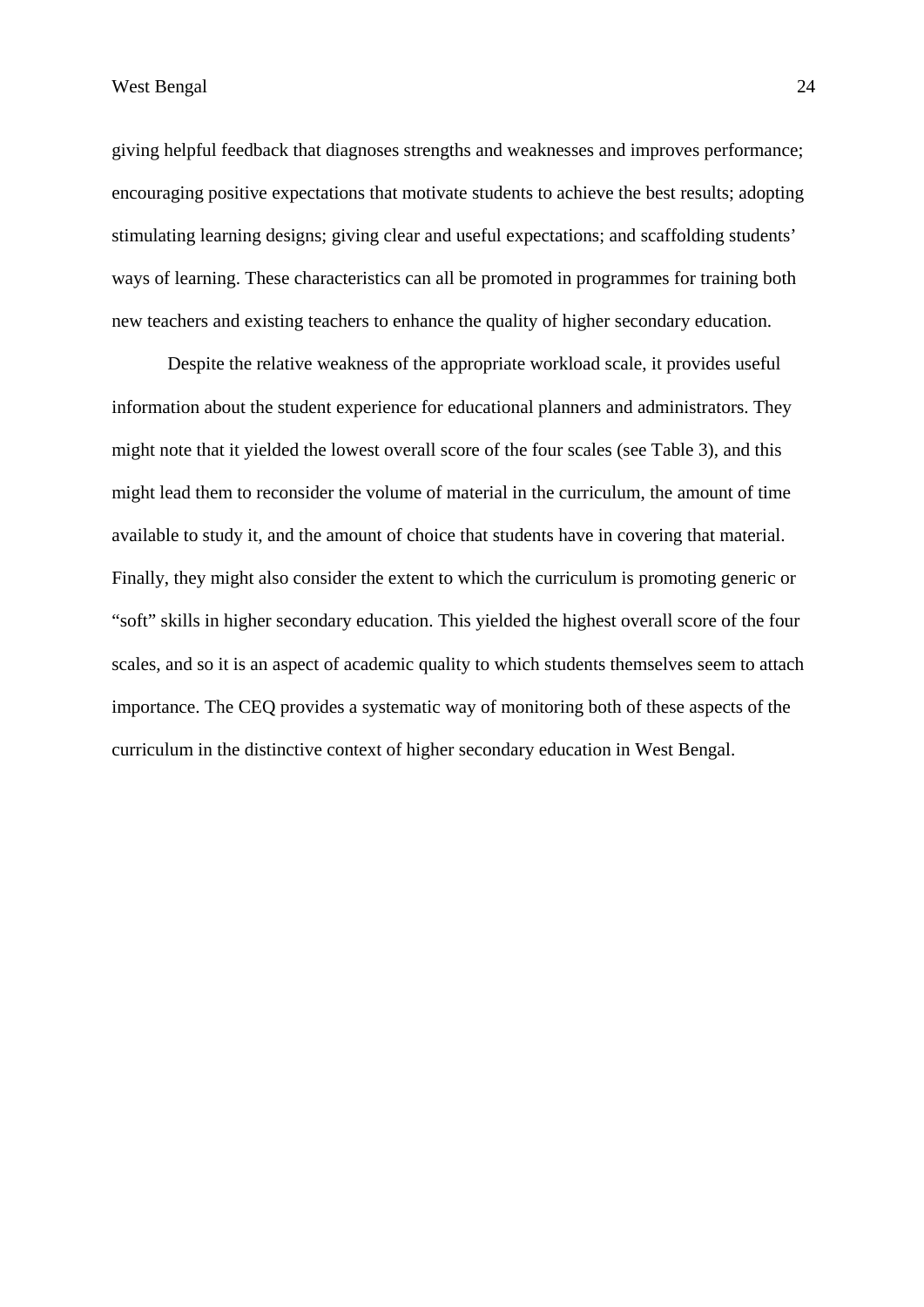#### **References**

- Ainley, J., & Long, M. (1994). *The Course Experience Survey 1992 Graduates*. Canberra: Australian Government Publishing Service.
- Cronbach, L. J. (1951). Coefficient alpha and the internal structure of tests. *Psychometrika*, 16(3), 297–334. doi:10.1007/BF02310555
- Dorman, J. P. (2014). Classroom psychosocial environment and course experiences in preservice teacher education courses at an Australian university. *Studies in Higher Education*, *39*(1), 34–47. doi:10.1080/03075079.2012.674936
- Fryer, L. K., Ginns, P., Walker, R. A., & Nakao, K. (2012). The adaptation and validation of the CEQ and the R-SPQ-2F to the Japanese tertiary environment. *British Journal of Educational Psychology*, 82(4) 549–563. doi:10.1111/j.2044-8279.2011.02045.x
- Jackson, D. L., Gillaspy, J. A., Jr., & Purc-Stephenson, R. (2009). Reporting practices in confirmatory factor analysis: An overview and some recommendations. *Psychological Methods*, *14*, 6–23. doi:10.1037/a0014694
- Jansen, E., van der Meer, J., & Fokkens-Bruinsma, M. (2013). Validation and use of the CEQ in The Netherlands. *Quality Assurance in Education*, *21*(4), 330–343. doi:10.1108/QAE-11-2012-0041
- Joyce, B., & Showers, B. (1985). Teacher education in India: Observations on American innovations abroad. *Educational Researcher*, 14(8), 3–9. doi:10.3102/0013189X014008003
- Kaiser, H. F. (1974). An index of factorial simplicity. *Psychometrika*, *39*, 31–36. doi:10.1007/BF02291575
- Kurtz, B. E. (1990). Cultural influences on children's cognitive and metacognitive development. In W. Schneider & F. E. Weinert (Eds.), *Interactions among aptitudes,*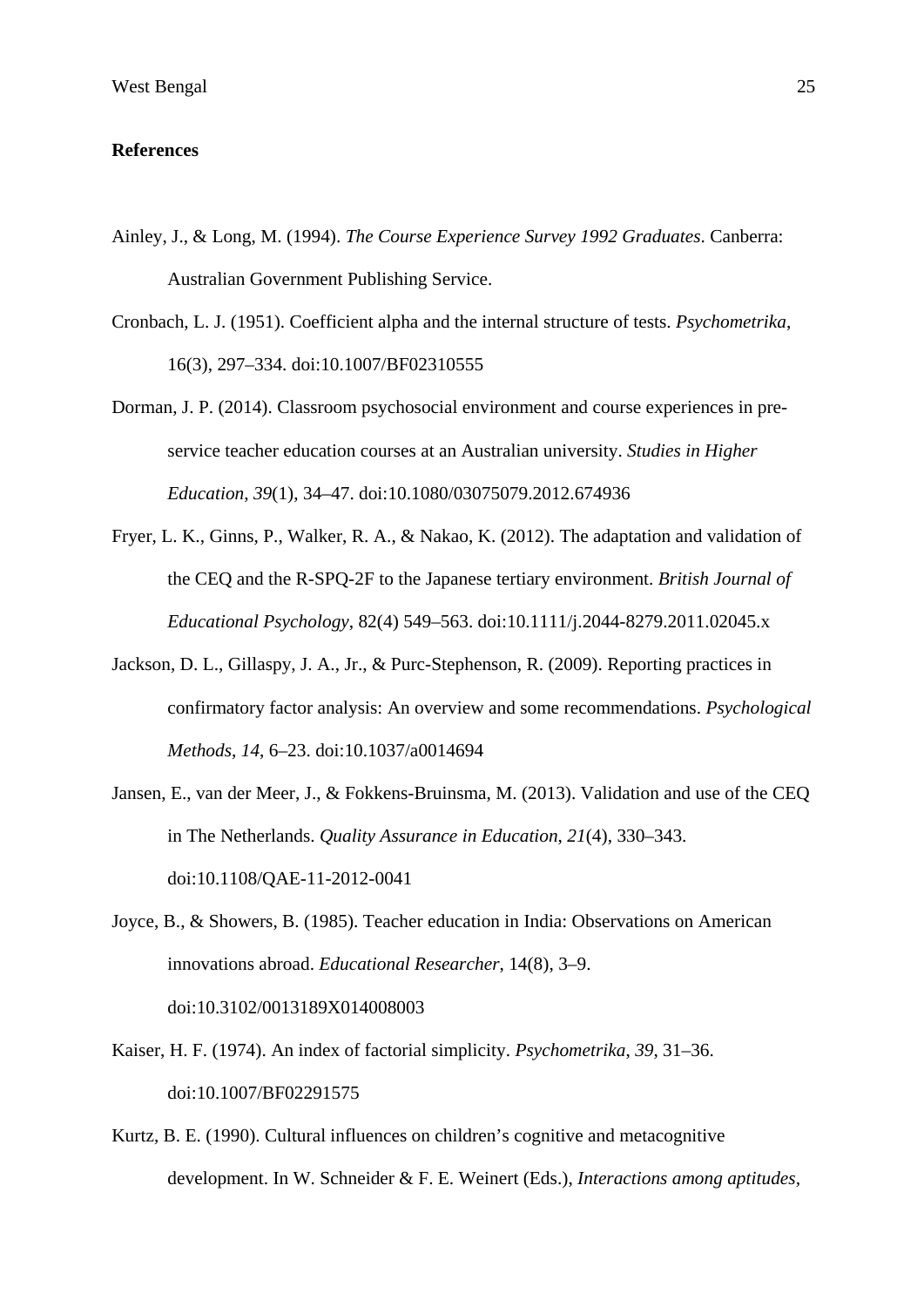*strategies, and knowledge in cognitive performance* (pp. 177–199). New York: Springer-Verlag.

Law, C. S., & Meyer, J. H. F. (2011). Adaptation and validation of the Course Experience Questionnaire in the context of post-secondary education in Hong Kong. *Quality Assurance in Education*, 19(1), 50–66. doi:10.1108/09684881111107753

- Ministry of Statistics and Programme Implementation, National Sample Survey Office. (2015). *Key indicators of social consumption in India education: NSS 71st round*. Kolkata, India: Ministry of Statistics and Programme Implementation. Retrieved from http://mail.mospi.gov.in/index.php/catalog/160/download/1933
- National Advisory Committee. (1993). *Learning without burden.* New Delhi: Ministry of Human Resource Development, Department of Education. Retrieved from http://www.teindia.nic.in/Files/Reports/CCR/Yash%20Pal\_committe\_report\_lwb.pdf.
- National Council of Educational Research and Training. (2005). *National Curriculum Framework.* (2005). New Delhi: Author. Retrieved from http://www.ncert.nic.in/rightside/links/pdf/framework/english/nf2005.pdf.
- Ning, H. K., & Downing, K. (2010). Connections between learning experience, study behaviour and academic performance: A longitudinal study. *Educational Research*, 52(4), 457–468. doi:10.1080/00131881.2010.524754
- O'Connor, B. P. (2000). SPSS and SAS programs for determining the number of components using parallel analysis and Velicer's MAP test. *Behavior Research Methods, Instruments, and Computers*, *32*, 396–402. doi:10.3758/BF03200807
- Parpala, A., Lindblom-Ylänne, S., Komulainen, E., & Entwistle, N. (2013). Assessing students' experiences of teaching–learning environments and approaches to learning: Validation of a questionnaire in different countries and varying contexts. *Learning Environments Research*, 16(2), 201–215. doi:10.1007/s10984-013-9128-8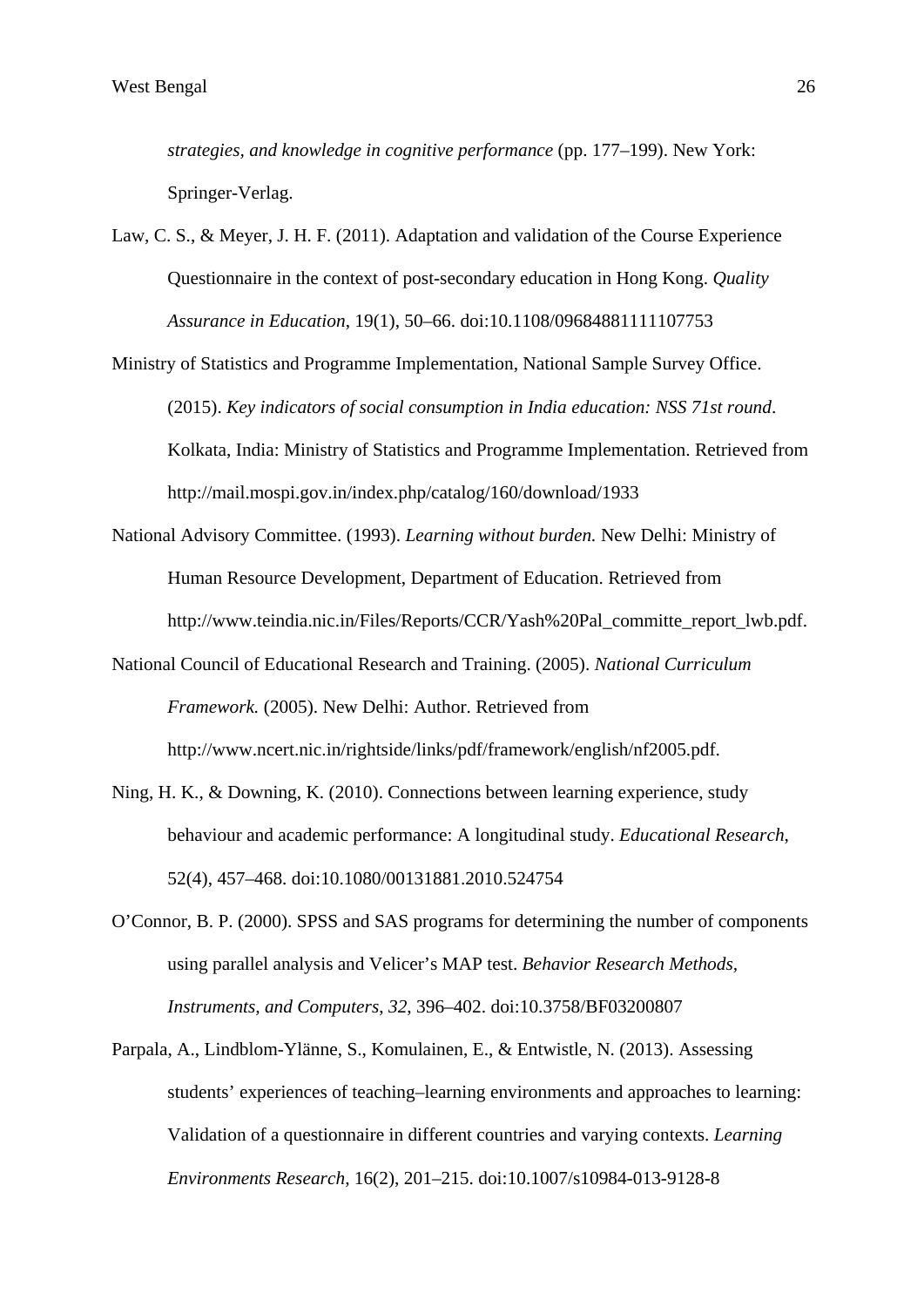- Pedhazur, E. J., & Schmelkin, L. P. (1991). *Measurement, design, and analysis: An integrated approach*. Hillsdale, NJ: Erlbaum.
- Price, L., Richardson, J. T. E., Robinson, B., Ding, X., Sun, X., & Han, C. 2011. Approaches to studying and perceptions of the academic environment among university students in China. *Asia Pacific Journal of Education*, 31(2), 159–175. doi:10.1080/02188791.2011.566996
- Rammohan, L. (2010). Learning orientation and perceived parental attitudes of students at the senior secondary level. *Journal of Indian Education*, 36(2), 128–138. Retrieved from http://www.ncert.nic.in/publication/journals/pdf\_files/jie/JIE\_August\_2010.pdf.
- Ramsden, P. (1979). Student learning and perceptions of the academic environment. *Higher Education*, 8(4), 411–427. doi:10.1007/BF01680529
- Ramsden, P. (1991a). A performance indicator of teaching quality in higher education: The Course Experience Questionnaire. *Studies in Higher Education*, 16(2), 129–150. doi:10.1080/03075079112331382944
- Ramsden, P. (1991b). Report on the course experience questionnaire trial. In R. D. Linke (Ed.), *Performance indicators in higher education: Report of a trial evaluation study commissioned by the Commonwealth Department of Employment, Education, and Training. Volume 2: Supplementary papers* (pp. 1–85). Canberra: Australian Government Publishing Service.
- Richardson, J. T. E. (2005). Instruments for obtaining student feedback: A review of the literature. *Assessment and Evaluation in Higher Education*, 30(4), 387–415. doi:10.1080/02602930500099193
- Richardson, J. T. E. (2007). Variations in student learning and perceptions of academic quality." In N. Entwistle, P. Tomlinson, & J. Dockrell (Eds.), *Student learning and university teaching* (pp. 61–71). Leicester: British Psychological Society.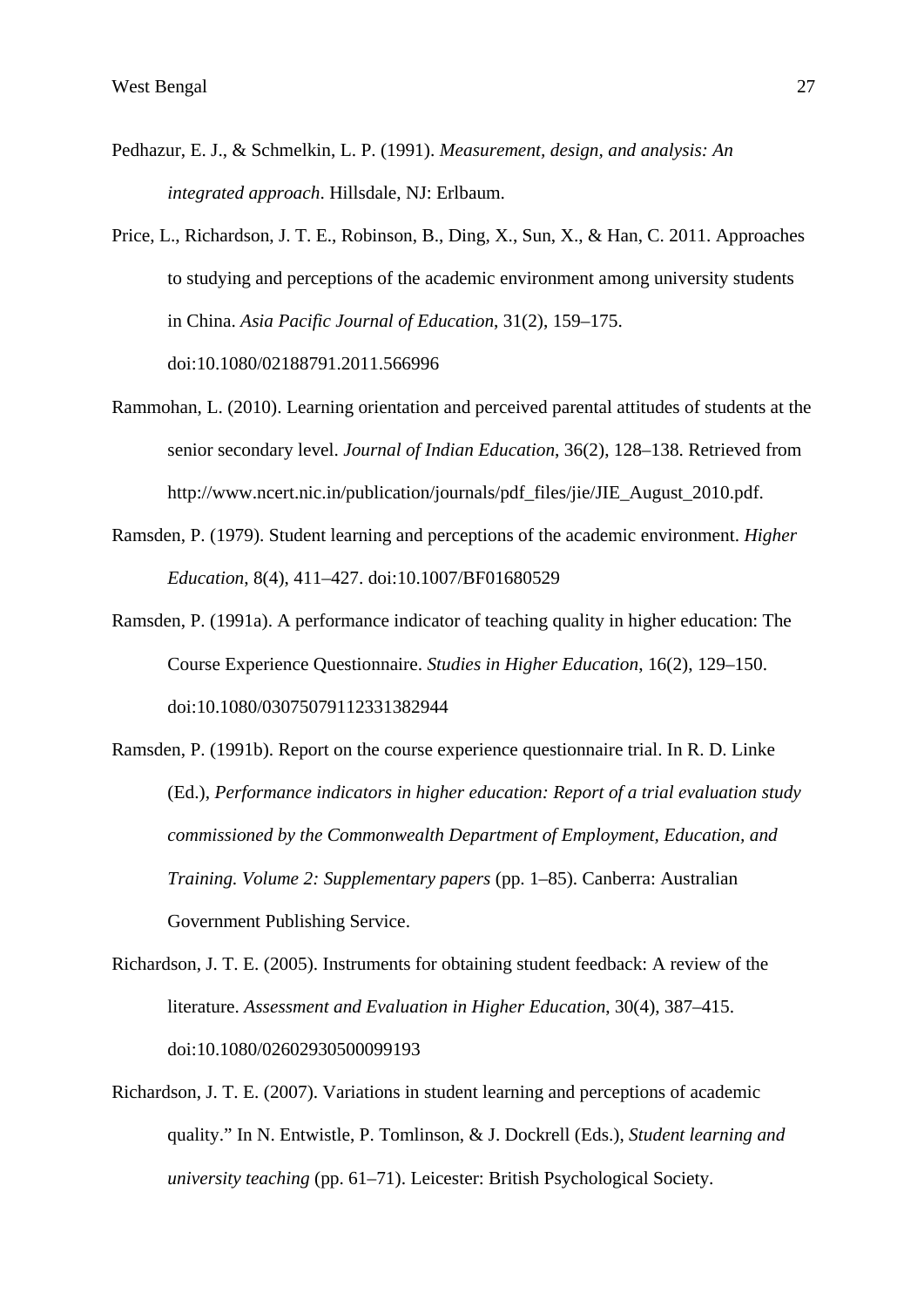doi:10.1348/000709906X162082

- Richardson, J. T. E. (2009). What can students' perceptions of academic quality tell us? Research using the Course Experience Questionnaire. In M. Tight, K. H. Mok, J. Huisman, & C. C. Morphew (Eds.), *The Routledge international handbook of higher education* (pp. 199–210). New York: Routledge.
- Robinson, J. P., Shaver, P. R., & Wrightsman, L. S. (1991). Criteria for scale selection and evaluation. In J. P. Robinson, P. R. Shaver & L. S. Wrightsman (Eds.), *Measures of personality and social psychological attitudes* (pp. 1–16). San Diego, CA: Harcourt Brace Jovanovich.
- Rytkönen, H., Parpala, A., Lindblom-Ylänne, S., Virtanen, V., & Postareff, L. (2012). Factors affecting bioscience students' academic achievement. *Instructional Science*, 40(2), 241–256. doi:10.1007/s11251-011-9176-3
- Sen, M. K. (1999). *Learning strategy: Its relationship with environmental factors, course perceptions and academic performance*. Unpublished doctoral dissertation, University of Calcutta.
- Snehi, N. (2010). Private tuition and its implications on quality secondary education. *Journal of Indian Education*, 36(1), 61–75. Retrieved from http://www.ncert.nic.in/publication/journals/pdf\_files/jie/jie\_may\_2010.pdf.
- Spooren, P., Brockx, B., & Mortelmans, D. (2013). On the validity of student evaluation of teaching: The state of the art. *Review of Educational Research*, 83(4), 598–642. doi:10.3102/0034654313496870.
- Tabachnick, B. G., & Fidell, L. S. (2014). *Using multivariate statistics* (6th ed.). Harlow, UK: Pearson Education.
- Ullah, R., Richardson, J. T. E., & Hafeez, M. (2011). Approaches to studying and perceptions of the academic environment among university students in Pakistan. *Compare*, 41(1),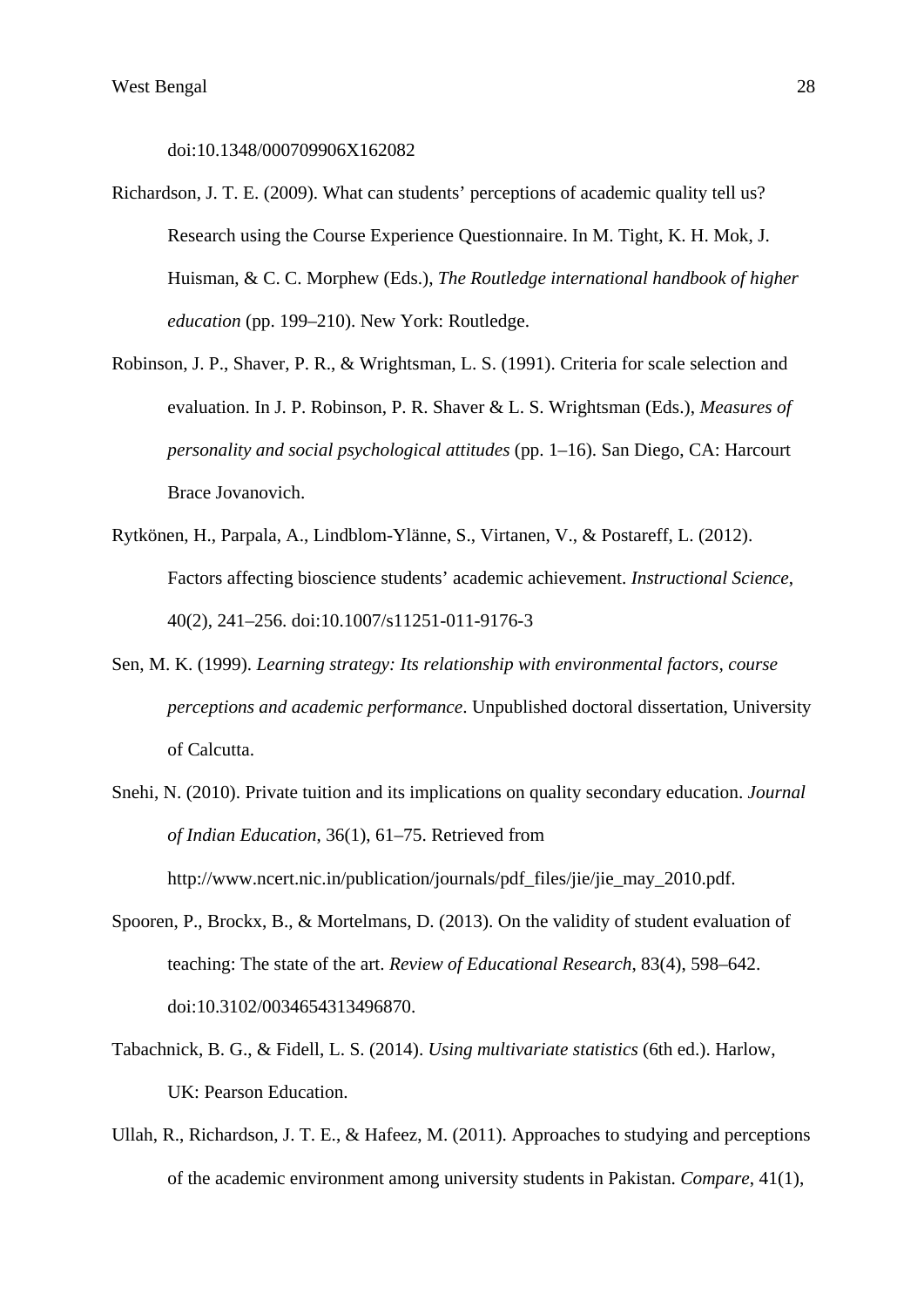113–127. doi:10.1080/03057921003647065

- Ullman, J. B. (2014). Structural equation modeling. In B. G. Tabachnick & L. S. Fidell, *Using multivariate statistics* (6th ed., pp. 731–836). Harlow, UK: Pearson Education.
- Wilson, K. L., Lizzio, A., & Ramsden, P. (1997). The development, validation and application of the Course Experience Questionnaire. *Studies in Higher Education*, 22(1), 33–53. doi:10.1080/03075079712331381121
- Worthington, R. L., & Whittaker, T. A. (2006). Scale development research: A content analysis and recommendations for best practices. *The Counseling Psychologist*, 34(6), 806–838. doi:10.1177/0011000006288127
- Yin, H., Lu, G., & Wang, W. (2014). Unmasking the teaching quality of higher education: Students' course experience and approaches to learning in China. *Assessment and Evaluation in Higher Education*, 39(8), 949–970. doi:10.1080/02602938.2014.880107
- Yin, H., & Wang, W. (2015). Assessing and improving the quality of undergraduate teaching in China: The Course Experience Questionnaire." *Assessment and Evaluation in Higher Education*, 40(8), 1032–1049. doi:10.1080/02602938.2014.963837
- Yin, H., Wang, W., & Han, J. (2016). Chinese undergraduates' perceptions of teaching quality and the effects on approaches to studying and course satisfaction. *Higher Education*, *71*(1), 39–57. doi:10.1007/s10734-015-9887-5
- Zhang, P., Lu, G., & Cheng, W. (2006). 教学情景对大学生学习方式的影响 [Impact of teaching situations on undergraduates' approaches to learning]. *Research in Teaching*, *29*(4), 301–305.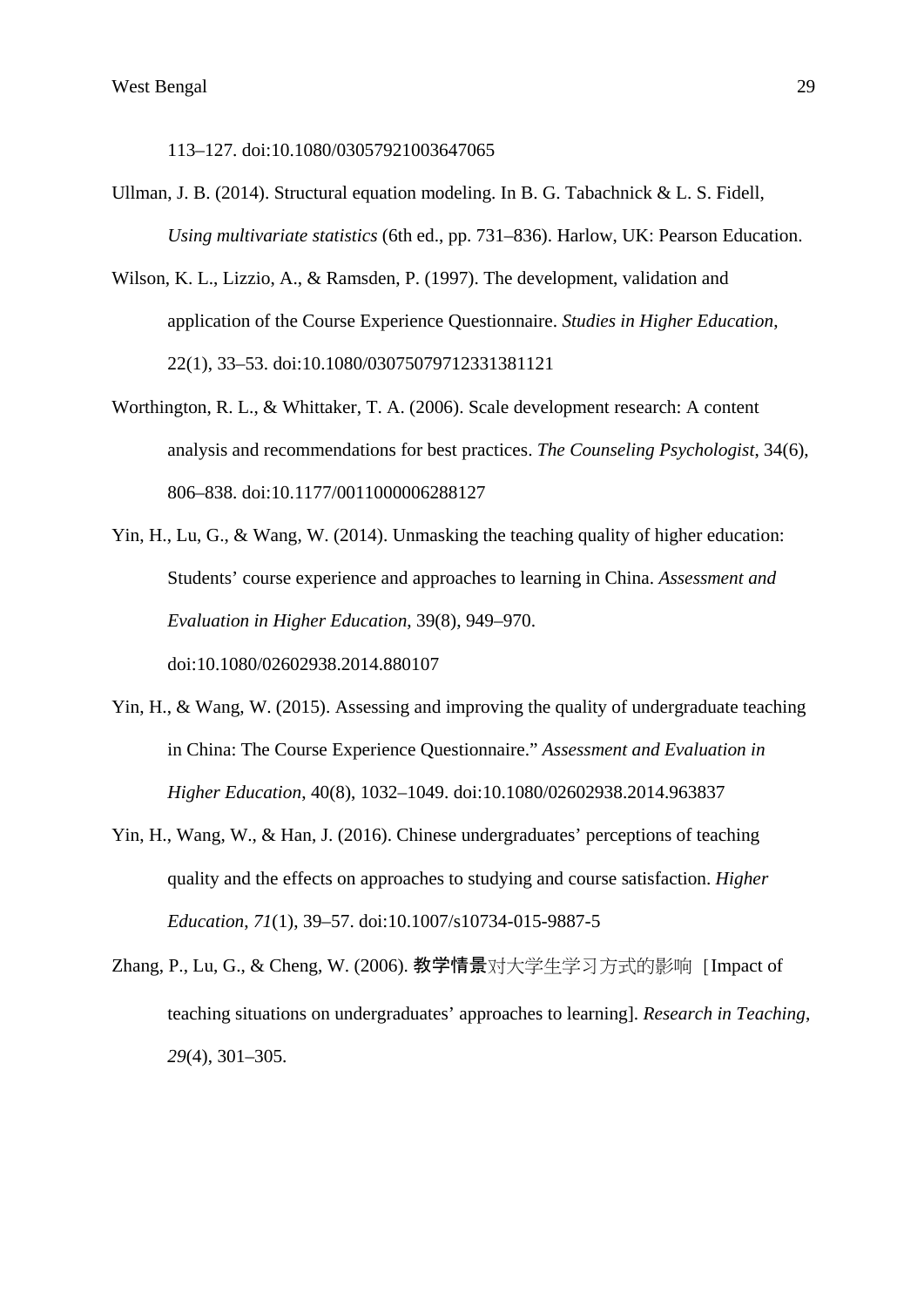#### **Appendix**

#### **Amendments to the original Course Experience Questionnaire**

The following items were amended from the wording provided by Wilson et al. (1997). Words in italics were deleted; those in square brackets were added.

- 3. There are few opportunities to choose the particular areas *you* [I] want to study
- 4. The *teaching staff* [teachers] of this course motivate *students* [us] to do *their* [the] best work
- 5. The workload [of this course] is too heavy
- 7. *Lecturers here* [Teachers of this course] frequently give the impression they have nothing to learn from *students* [us]
- 8. *You* [I] *usually* have a clear idea of where *you're* [I'm] going and what's expected of *you* [me]
- 9. *Staff* [Teachers] here put a lot of time into commenting on *students'* [our] work
- 10. To do well on this course *all you* [we all] really need *is* a good memory
- 12. As a result of *doing* [pursuing] this course, 1 feel more confident about tackling unfamiliar problems
- 14. It seems to me that the syllabus [of this course] *tries to cover too many topics* [is vast]
- 17. *Staff* [Teachers] seem more interested in testing what *you've* [I've] memorised than what *you've* [I've] understood
- 18. It's often hard to discover what's expected of *you* [me] in this course
- 22. *Teaching staff* [Teachers] here normally give helpful feedback on how *you are going* [our performance]